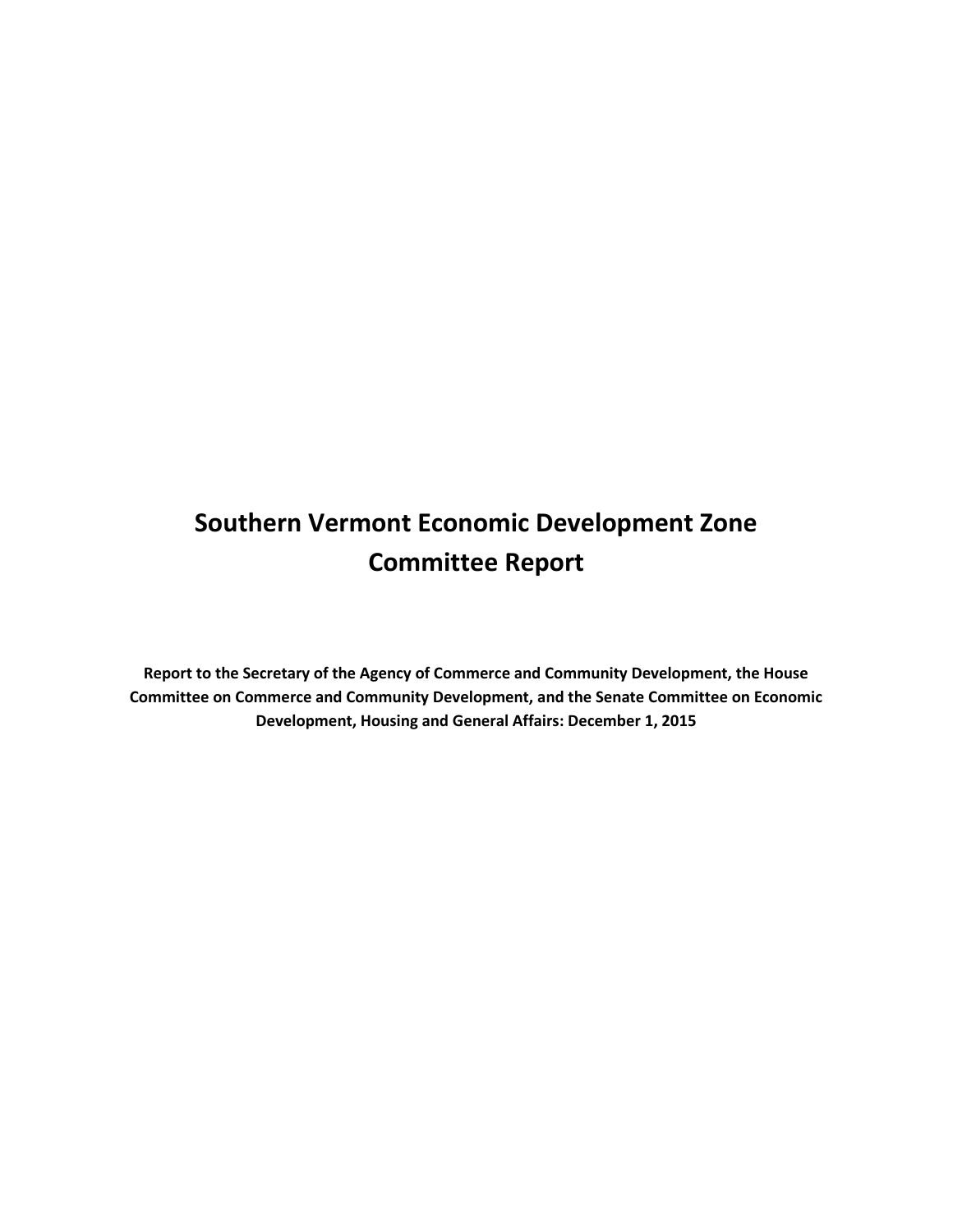#### **Foreword**

The Southern Vermont Economic Development Zone was created by the Legislature during the 2015 session. The Zone is comprised of the forty-four towns within the boundaries of the Windham Regional Commission and the Bennington Regional Commission. The legislation created a nine-person Southern Vermont Economic Development Zone Committee, $1$  which was charged with submitting a report on or before December 1, 2015, to the Secretary of the Agency of Commerce and Community Development, the House Committee on Commerce and Community Development, and the Senate Committee on Economic Development, Housing and General Affairs. The legislation directed that the Report should include proposals:

- (1) To establish an integrated investment strategy for retaining businesses within and recruiting business to the Zone;
- (2) to establish an implementation plan for the Southern Vermont Sustainable Recruitment and Marketing Project created in 2014 and contained in the Windham Region's federally recognized Comprehensive Economic Development Strategy;
- (3) to outline the benefits and obstacles within the Zone involved in integrating internship and career exposure programs, workforce development programs, and young professional activities;
- 4) to propose an organizational and operational structure of a public-private partnership with the mission of aggregating capital and coordinating investment in small- and medium-size businesses located within the Zone; and
- (5) to recommend whether and in what configuration the Study Committee or other group should continue and its mission.

#### **Our Committee's Vision for Southern Vermont**

*Southern Vermont will be a place that attracts visitors and new residents who will be drawn by not only the beauty of our hills and valleys, but by the energy and excitement that comes from our dedication to building communities, businesses, careers and successful families and lives. We believe that a strong economy is a vital determinant of the quality of life in the region, essential to the household income security of all who live here.*

#### **Introduction**

Southern Vermont is in trouble. Its population is declining and aging. Tourism has not recovered from pre-recession levels; residential construction is at half the level of 2006; retail sales are down. Between 2000 and 2013, the under 18 population in Windham and Bennington Counties dropped nearly 20%. We must reverse current trends and retain and grow the population, lower the average age, raise the average wage, and promote and embrace greater population diversity. In essence, we need to repopulate southern Vermont. Urgent action is required.

 $\overline{\phantom{a}}$ 

<sup>&</sup>lt;sup>1</sup> For more information on the Zone Committee including membership, see Appendix H.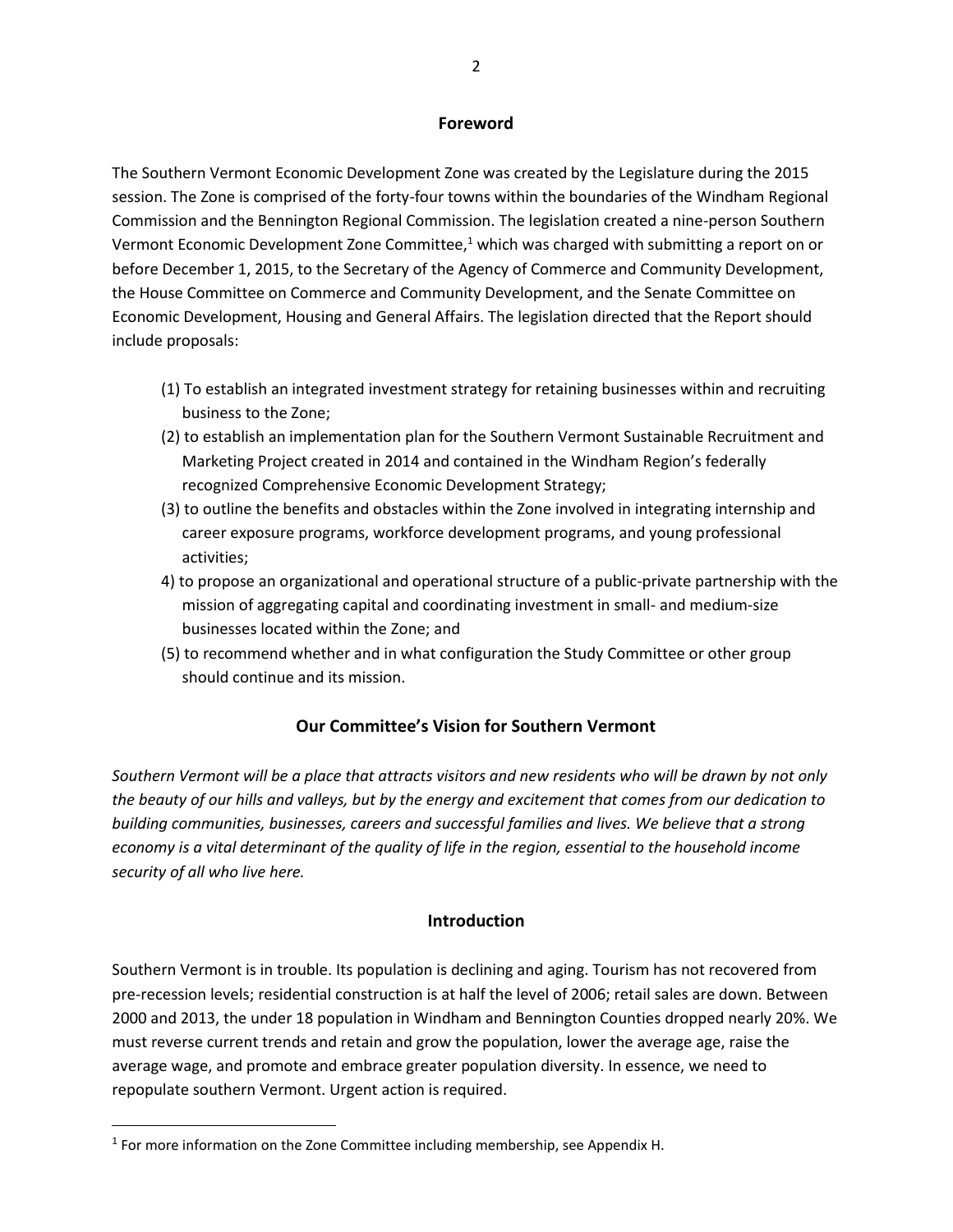The Committee concluded that economic growth in the Zone requires not only strategies that will "retain and attract businesses," as the legislation directs, but also strategies that will grow businesses. We believe the best way to do this is to focus on expanding existing businesses and to help entrepreneurs and emerging businesses get up and running.

The Committee also recognizes that the Zone has significant assets. The Windham Region Comprehensive Economic Development Strategy is built upon assets to be leveraged, and existing and emerging business clusters to be strengthened, cultivated and grown. The Southern Vermont Sustainable Marketing Strategy is based on what the Zone has to offer to visitors and those who want to move here permanently. Perhaps as important, the Strategy is a reminder of the need to market these assets to ourselves. The Windham and Bennington Regional Plans identify myriad economic, social, cultural, geographic, natural resource and other assets and set forth policies to guide development. Most towns have plans that similarly identify the assets within their boundaries and their vision for their future. The need and opportunity exists for even greater collaboration and coordination among those entities tasked with development within the Zone to continue to identify the assets we have, to build upon those that are strong, to strengthen those that are at risk of being lost, and to promote what we have not only to those outside the Zone but those within it as well.

The Windham Region has begun implementing with urgency coordinated regional strategies and tactics to reverse current economic trends. Windham has undertaken this work through its federally recognized Comprehensive Economic Development Strategy and regional action networks. But the success of the Windham Region will remain limited unless the Bennington Region can act as a partner. Bennington has not yet developed the tools that have enabled Windham to advance. Therefore, we recommend with urgency that the regions develop, in cooperation with the United States Economic Development Administration, a coordinated, Southern Vermont Comprehensive Economic Development Strategy (CEDS).

We recognize that there are multiple critical issues that require attention. While the committee was not able to comprehensively address all relevant issues in this report, we provide an overview of some of the most pressing challenges and opportunities. For example, with an unemployment rate of 4.1% for the combined region, hiring from among the population already present in the region is very difficult. That means that bringing workers and their families into the area is a critical priority, including those who have left but would like to return, but employers in southern Vermont have no collaboration vehicle for recruiting workforce, and existing methods are inadequate to the task.

Other issues include the costs and availability of adequate housing, and a perceived lack of value for taxes; the lack of an investor base and reason to invest; workforce reputation; connectivity; and transportation (in the western portion of the Zone).

Detailed descriptions of all findings and recommendations can be found in the appendices to the report.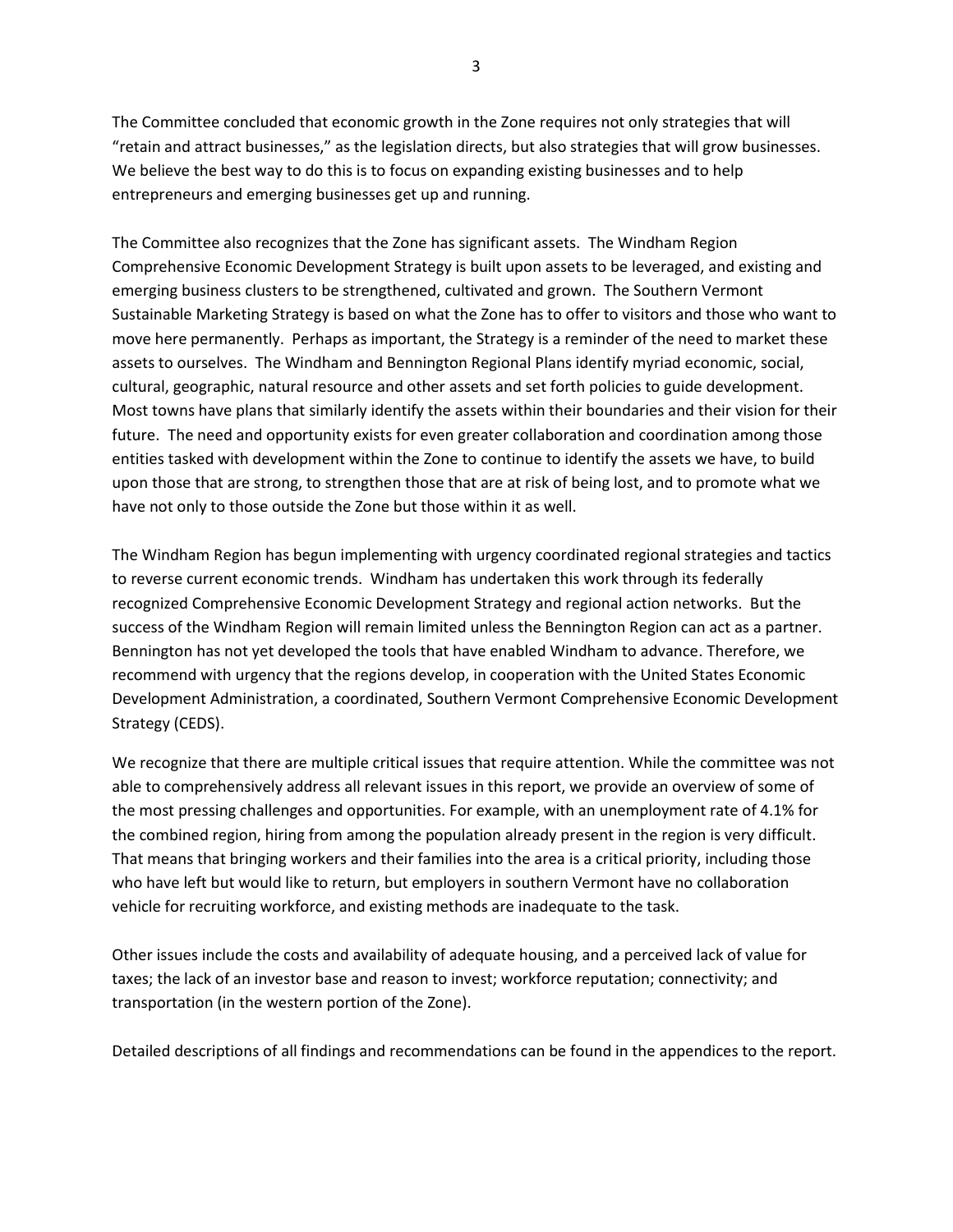The Committee found that challenges include:

- Lack of coordination across the region (particularly in Bennington County)
- Access to capital
- Workforce development
- Housing
- Broadband and cell access/connectivity
- Awareness and marketing
- Limited transportation

There are more than 20 organizations involved in planning, promoting and executing economic development programs in the Southern Vermont Economic Development Zone. There has been a strong and healthy movement towards coordination in the eastern portion of the Zone through the creation of the Southeastern Vermont Economic Development Strategy (SeVEDS), but more needs to be done. Attaining the goal of "retaining businesses within and recruiting business to the Zone" will require a multi-faceted approach. The key word is "integrated".

The integrated approach that we recommend would:

- organize networks, and align the development efforts already underway through a federally recognized CEDS for the Zone;
- put an effective marketing plan into effect;
- create ways to attract capital investment into the Zone, including new federal dollars;
- bring a combination of public and private resources into the effort to develop the economy, and
- set targets and benchmarks that can be monitored to gauge progress toward objectives.

# **Recommendation 1: To spur business development in the Zone through an integrated strategy**

# **1A: Create a Comprehensive Economic Development Strategy (CEDS) under the auspices of the federal Economic Development Administration (EDA), covering the Southern Vermont Economic Development Zone.**

The CEDS is a formal instrument used by the U.S. Economic Development Administration (EDA) based on a planning process that brings together inputs from a multitude of sources. A CEDS is more than a plan; it identifies population dynamics, assets to be built upon, challenges to be overcome, investments to be made, infrastructure to be built and maintained, and private-public partnerships through which specific actions can be taken.<sup>2</sup> Equally important, a CEDS can open the doorway to federal funding for economic development in the Zone that far exceeds the capacity of the State of Vermont. The EDA is accustomed to working with regions that are comprised of multiple counties that may even transcend state boundaries. The development of a CEDS that covers all of southern Vermont should be viewed favorably by the agency.

 $\overline{\phantom{a}}$ 

<sup>2</sup> More detail in Appendix A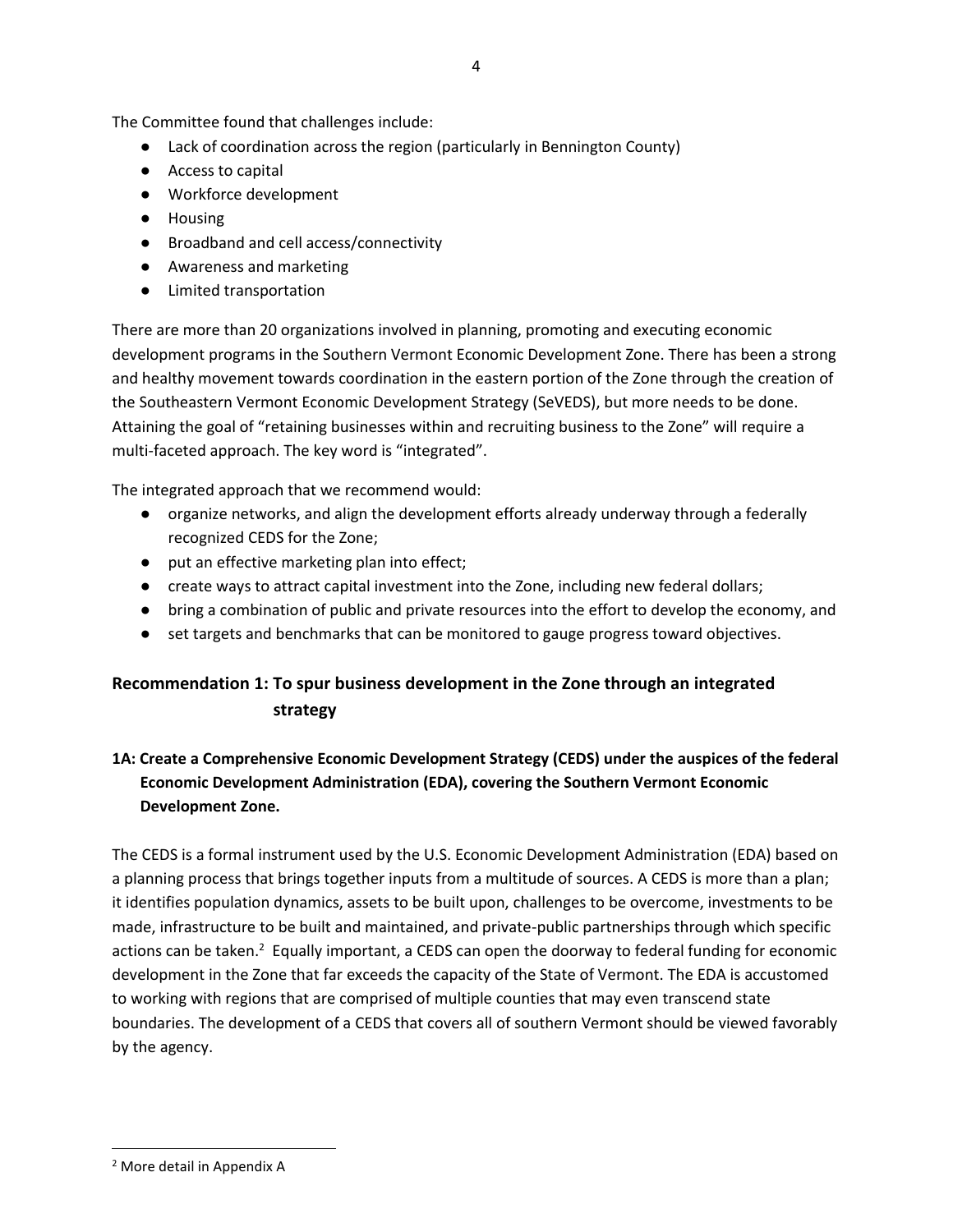The Windham region already has a CEDS. $3$  The Windham Region CEDS guides the economic policies, strategies, and actions of both the regional development corporation and regional planning commission. Since 2011, the Windham Region Southeastern Vermont Economic Development Strategies (SeVEDS) initiative has attracted over a million dollars in implementation and operational funding from local, state and federal government entities, as well as the Windham region private sector. The Bennington Region does not have a CEDS, but has intended to develop one. The SeVEDS Committee has indicated a willingness to expand the Windham Region CEDS to encompass the entire Southern Vermont Zone area, provided that Bennington County is willing and able to act regionally and to provide matching human and financial resources.

A CEDS for the entire Zone will provide a mechanism to coordinate the work of the chambers and other economic development entities in the Zone, including, for example, the results of the just-completed Northshire Economic Study and the several promotional and marketing efforts underway or planned.

### **Next steps:**

- We recommend that the two Regional Development Corporations and two Regional Planning Commissions work together with SeVEDS and interested parties in Bennington County to create a Southern Vermont Comprehensive Economic Development Strategy (CEDS).
- The Committee recommends that the State of Vermont should provide a \$50,000 grant from the Vermont Enterprise Fund to the Bennington region so that Bennington can develop capacity and do groundwork necessary for the successful completion of a southern Vermont CEDS.

# **1.B. Improve State interagency communication and cooperation in the Zone.**

Southern Vermont would benefit significantly from increased integration at the State level as well. At present, the state government is largely organized into silos, with integration occurring at the top, if at all. Economic development is the charge of the Agency for Commerce and Community Development, but advancing the economy of Vermont requires significant engagement by other agencies, including the Agencies of Natural Resources and Transportation, the Department of Public Service and many more.

#### **Next steps:**

 $\overline{\phantom{a}}$ 

● The Committee recommends that the Governor and the legislature improve overall integration and coordination of the actions and policies of the myriad state agencies involved in economic development. Specifically, we recommend the creation– by executive order or legislation – of an interagency council in the Zone that would interface with businesses attempting to move in or grow, thereby creating a simplified approach and streamlining the development process as the Brownfields Economic Revitalization Alliance (BERA) currently does for brownfield sites.

<sup>&</sup>lt;sup>3</sup> Completed in 2013 under the guidance of SeVEDS and the Brattleboro Development Credit Corporation.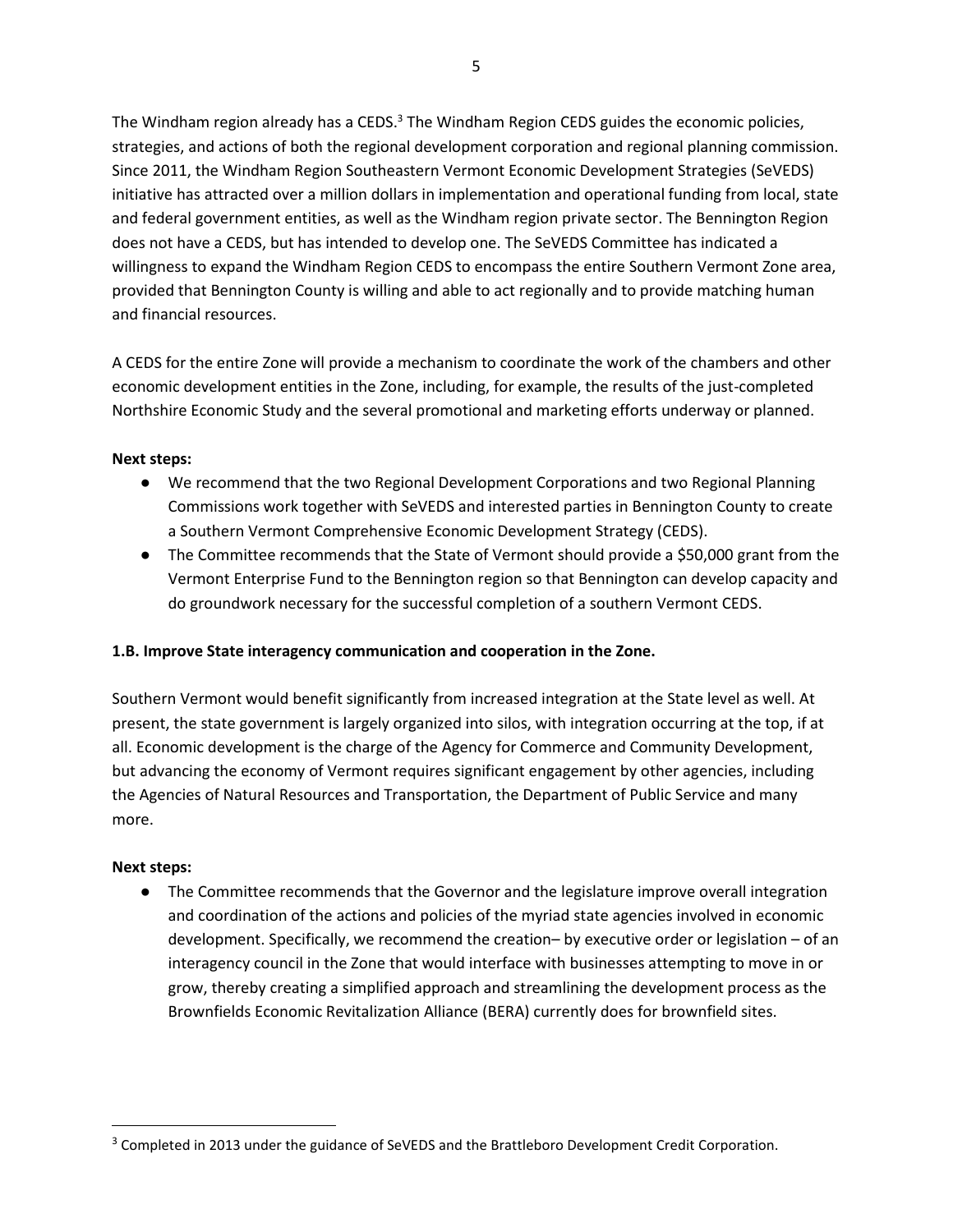# **1.C. Develop a feasible and sustainable plan to meet Vermont's 2014 telecommunications goals in the Zone**

In the words of the 2014 Vermont Telecommunications Plan*, "the importance of high speed Internet access to Vermonters cannot be overstated. Internet access is a prerequisite to participation in our nation's information economy."* The Zone Committee agrees: High speed broadband service must play an important part in our efforts to improve the economy of southern Vermont.

The legislature has set an ambitious goal of universal symmetrical 1 gigabit broadband service by 2024, but there is no strategy or financing plan in place to achieve that goal.

Universal cell phone service is another important part of economic development policy. Cell coverage in the Zone is inadequate, and there is a lack of accurate information about the exact extent of the deficiencies. Current efforts and needs in southern Vermont's telecommunications are detailed in Appendix C; the Committee's recommendations are below.

# **Next steps:**

- The Department of Public Service should have a fiber financing plan that meets the 2024 goal ready in draft for comment by December, 2016.
- In developing a CEDS for the Southern Vermont Zone, consideration should be given to creating one or more Communication Union Districts in southern Vermont as a way to "fast track" fiber to the home and businesses in our region, using Vermont FiberConnect or other vendors.
- The "middle mile" capacity of the SoVernet system should be marketed to attract and retain firms and organizations that could best take advantage of that resource.
- The Department of Public Service should expand the mobile device mapping program initiated by the Vermont Telecommunications Authority to present a more accurate picture of cell phone coverage.

# **1.D. Create incentives and policies that will produce a mix of housing options to attract younger populations and allow older residents to remain in their homes as they age**. 4

For the Southern Vermont Zone to retain and attract businesses and workers there must be an ample supply and a wide variety of housing types for people of all incomes. We have an incomplete understanding of the housing needs and current situation in southern Vermont. There are hundreds of residences – both primary and second homes – on the market and an uncertain number for rent, but little analysis has been done of the match between available housing and the needs of the regional workforce – both current and prospective. However, we do know that southern Vermont's has a shortage of quality housing for year-round residents. Approximately a third of the housing stock in the region is "seasonal housing," which translates to second homes, and nearly another one-third of the region's housing stock was constructed prior to 1940.

 $\overline{\phantom{a}}$ 

<sup>4</sup> See Appendix C.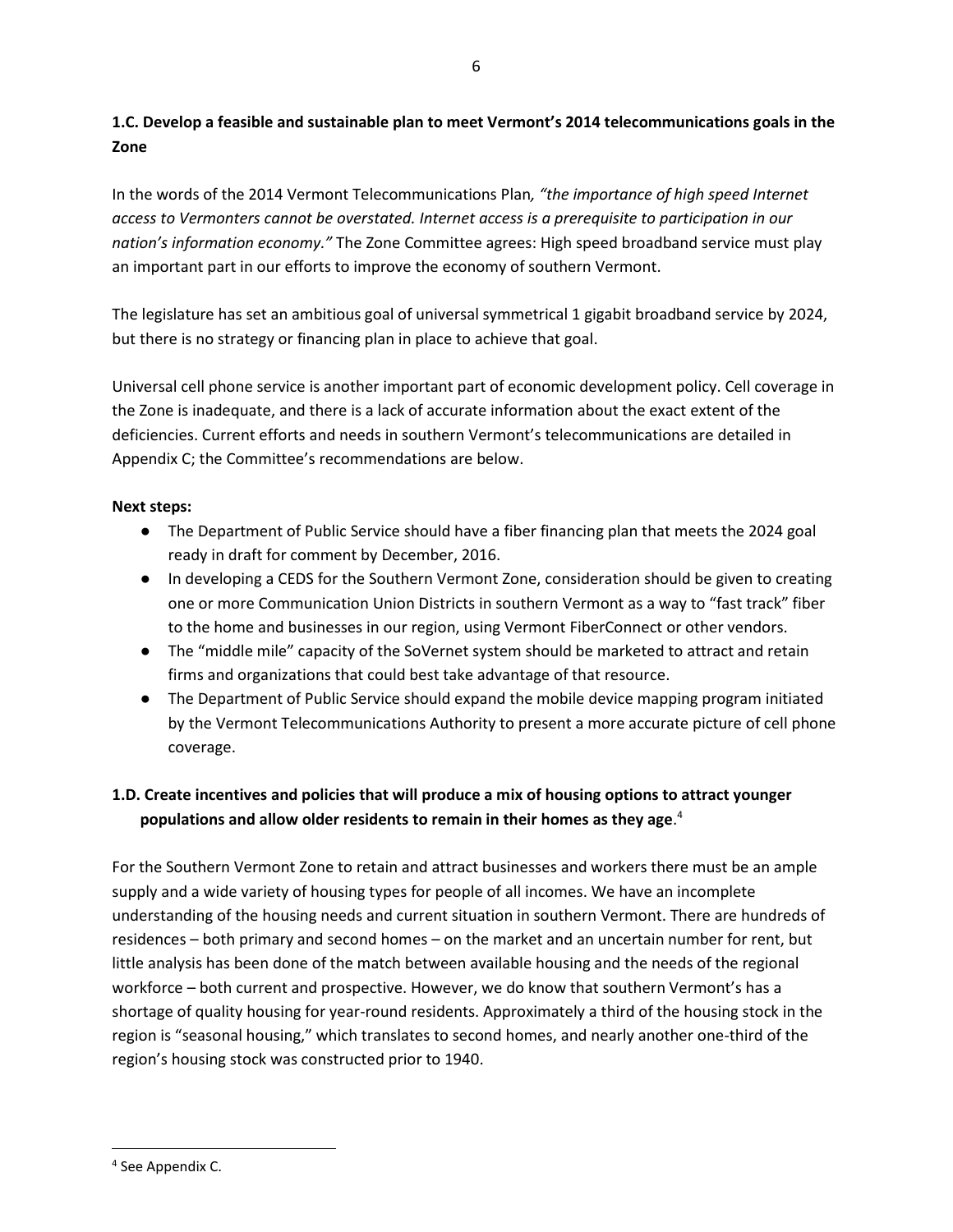#### **Next steps:**

- Building on the research and work of the Windham and Windsor Housing Trust in Brattleboro, Wilmington and Bellows Falls, and Shires Housing in the Bennington Region, the Southern Vermont CEDS should undertake a foundational study of the present and future real estate market and the implications for retaining and attracting businesses and new people to the Zone.
- The Southern Vermont CEDS should seek funding to complete water and wastewater needs assessments and wastewater feasibility plans for communities with the desire and the potential to increase density at their centers, and to develop means for financing such plans.

# **1.E. Identify, support and grow Industry Clusters within the Zone.<sup>5</sup>**

A cluster is a regional concentration of related industries in a particular location. As described in *Cluster Mapping*, a project of the EDA and the Harvard Business School:

*Clusters emerge naturally in the market process, providing productivity benefits to companies as they grow in size. They become attractive to companies looking for a new location and grow through the performance of companies already located there. Companies in clusters gain access to specialized regional suppliers, service providers, and institutions, and can also benefit from deep pools of skilled employees and shared infrastructure dedicated to their needs.*

The Windham Regional CEDS identified several potential clusters in southeastern Vermont, based on the assets in place in the region. Significant work is underway to refine the opportunities and focus resources in those clusters. Preliminary priority clusters in the Windham and Bennington regions include the Green Building and Services sector, technology driven precision manufacturing and healthcare. Food manufacturing and higher education are other promising and growing clusters.

# **Next steps:**

- We recommend that in building the Southern Vermont CEDS that is the core recommendation of this Report, a major effort be made to further identify and support sectors that provide the greatest promise for growing good paying jobs in southern Vermont.
- To encourage the number of visitors to the Zone, there is a need to recognize and connect the cluster of diverse tourism attractions – ranging from outdoor recreation to shopping and entertainment.
- Given the growing diversity of the population of the US, recognize the importance of promoting the Zone to a greater diversity of potential visitors.

# **1.F. Enhance the arts and cultural community of southern Vermont.**

We have paid particular attention to a cluster that is often overlooked: integrating the many arts, culture and entertainment offerings that help define the Zone region, attract newcomers and help retain those already here.<sup>6</sup> Southern Vermont has myriad arts and culture activities and places of entertainment. However, the challenges facing this community are many. First, to a large extent these

l

<sup>5</sup> See Appendix D

<sup>6</sup> See Appendix E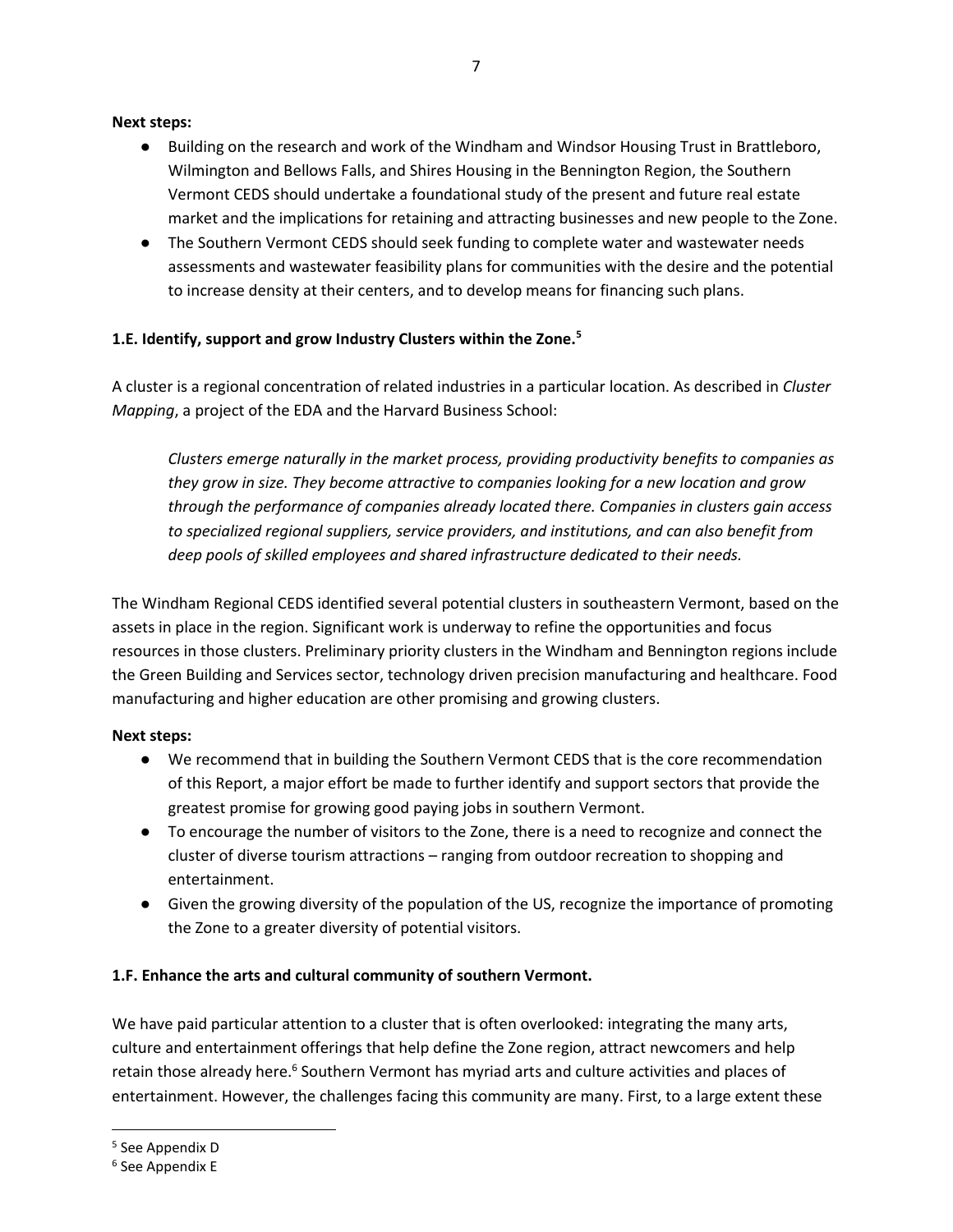assets are hidden in plain sight. By their very nature, many are independent of each other and do not see the strength they have in acting together.

There is a need for imaginative, coordinated and effective marketing to bring them to the attention of out-of-state audiences in the big city areas in the northeast. There is also value in identifying what gaps exist not only to better retain and attract working age people, but to also identify new business opportunities in the arts and culture sector. Once attracted to what southern Vermont has to offer, it is to be hoped that many visitors will return and venture further afield.

There is at present an opportunity to be transformative. In the past few years there has been real growth in arts and culture in southern Vermont. Achieving further success, and thereby benefiting Vermont as a whole, will require imagination, leadership, energy and financial support.

# **Next steps:**

- In developing the Southern Vermont CEDS, the arts and cultural organizations in the Zone should be surveyed to develop a better understanding of that cluster and seek to create ways in which they might cooperate to enhance the Zone's reputation as a destination full of extraordinary creative talents and programs.
- Ensure that town and regional plans include an arts and cultural section and policies. Use these plans as a basis for greater collaboration in support of arts and culture, including competitive applications for grants.
- We recommend the establishment, where appropriate, of town arts committees following the example of Brattleboro.
- When, as we recommend, the Southern Vermont Sustainable Recruitment and Marketing program is implemented, it should include an appropriate portion of marketing dollars from the arts, culture and entertainment opportunities in the Zone.

# **Recommendation 2: Implement the Southern Vermont Sustainable Recruitment and Marketing Project.**

Without a comprehensive marketing and recruiting strategy, our area is too often viewed as depressed, with few job opportunities, limited growth potential, and "not much to do" for families, professionals, and young people. Outside investors can see southern Vermont as a monoculture; "miles of nothing stashed in between a few ski resorts," lacking diversity of people, culture(s), and opportunities. There is low scalability potential due to modest and shrinking population size (Vermont's entire population is less than one county in many states).

Post-recession hospitality and retail sales revenues have not rebounded in southern Vermont as they have in some other areas of the state, reflecting very slow recovery in the number of visitors to the Zone.

The Southern Vermont Sustainable Recruitment and Marketing Project was well researched and designed by employers and chambers of commerce across the region and led by SeVEDS, the regional development corporations and regional planning commissions to address two main challenges: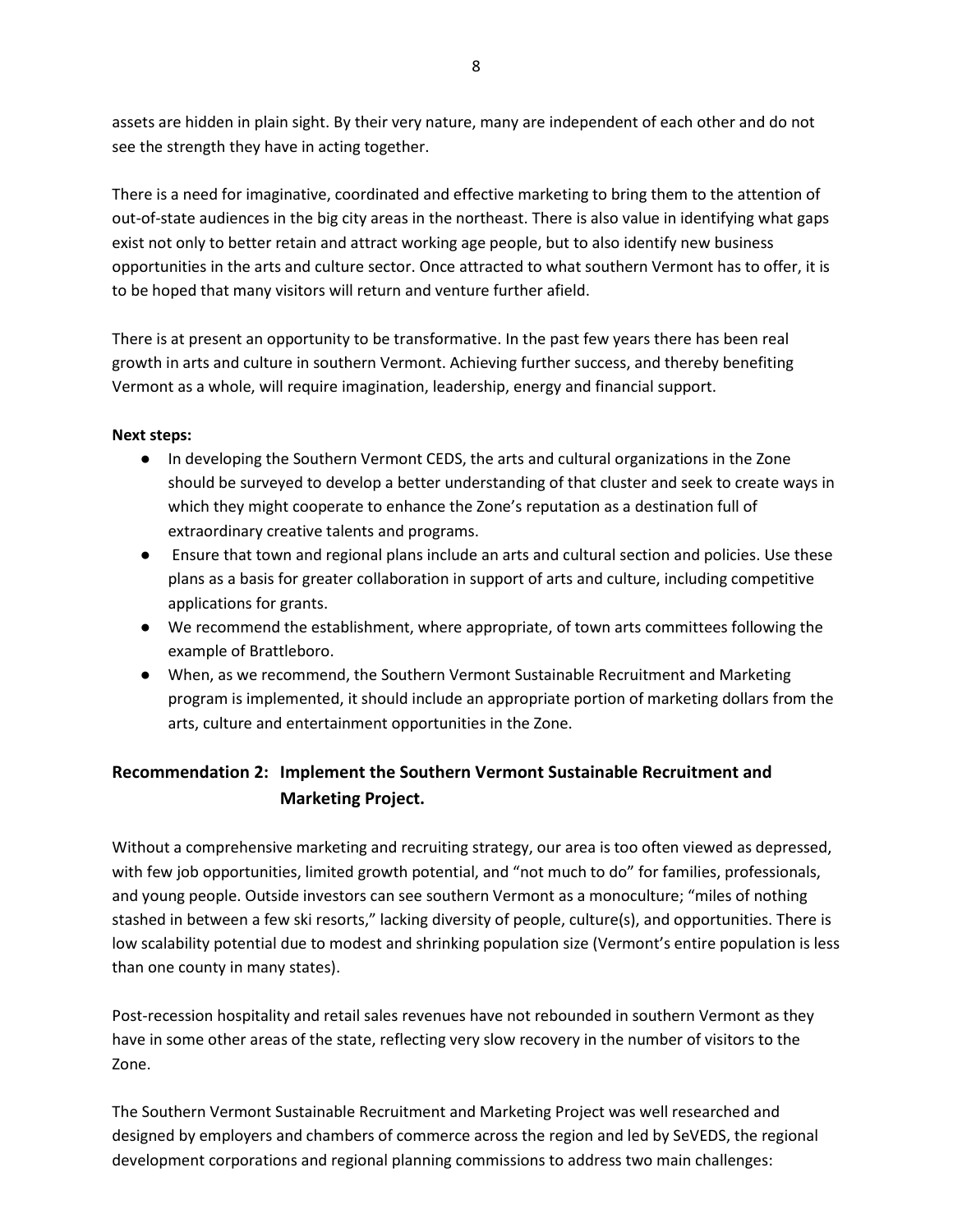- Bringing workers and their families into the area is a critical priority, but employers in southern Vermont have no collaborative vehicle for recruiting workforce, and existing methods are inadequate to the task.
- While there is some collaborative tourism marketing taking place in the southern Vermont, it is generally limited to local collaboration. There are no collaborative marketing programs that span the Zone.

The marketing project resulted in a recommendation for a multi-faceted marketing campaign aimed at bringing people to southern Vermont, using *"Become a Vermonter – for a weekend - for life"* as the theme. The recommendation was supported by the Bennington and Windham county planning and development organizations, all of the region's chambers of commerce and a cross-section of area businesses and other organizations. The project has been stalled due to lack of start-up capacity funding. The estimated start-up cost is \$130-150,000 for hiring of a project manager, office set-up and website creation.

#### **Next steps:**

- This project should be prioritized for any applicable local, state or federal program funds to finance the start-up of the sustainable marketing program.
- The Governor should approve using the Vermont Enterprise Fund for a \$75,000 grant to Brattleboro Development Credit Corporation to support the advancement of this Zone-wide marketing and recruitment effort, on condition that the grant be matched by an equal amount from the private sector.
- With the joint leadership of the Brattleboro Development Credit Corporation and the Bennington County Industrial Corporation, the Recruiting and Marketing Program should be based on a private-public partnership of businesses, chambers of commerce, economic development organizations and the State of Vermont. Ongoing program costs should be funded by a mix of private businesses, grants, and matching funds, including match dollars from the Vermont Department of Marketing and Tourism for advertising.
- We recommend the Southern Vermont Sustainable Recruitment and Marketing Program be scaled to achieve significant impact, with a minimum \$250,000 annual budget to begin.
- We also recommend the development of a smaller-focused marketing team available to help fledgling businesses develop marketing strategies and help entrepreneurs with technical and research-based approaches to market themselves in the internet age.

# **Recommendation 3: Integrate workforce, education, internship and career development programs.**

The Committee surveyed existing reports on workforce and economic development in the Zone and found many shared problems, but few integrated solutions. No group has yet surveyed existing workforce development efforts to gain a full sense of the problems and opportunities present in the region. Focused collaboration among existing organizations could open pools of resources and talent which are otherwise too fragmented to work optimally. Data-gathering and alliance-making on the scale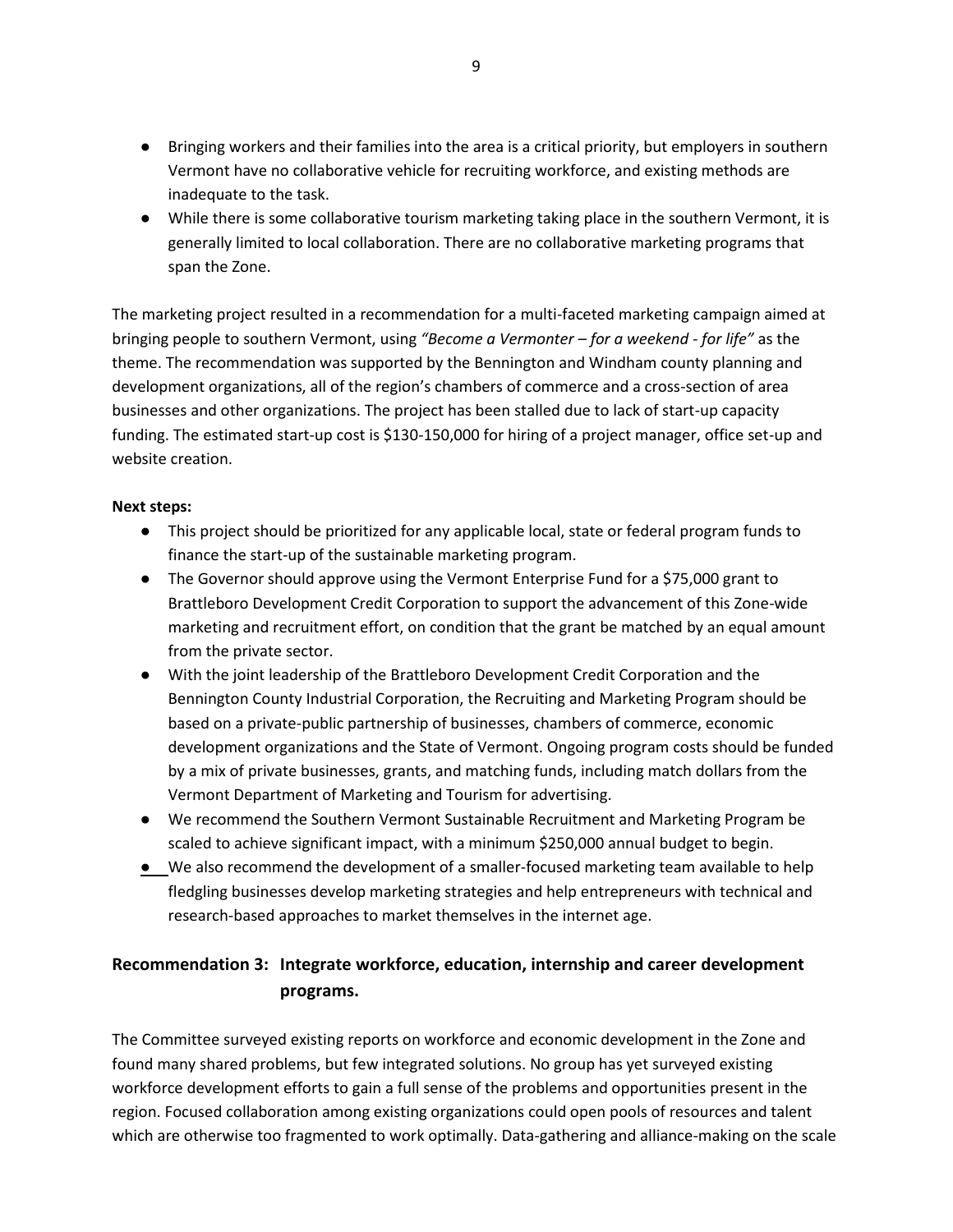demanded by the situation are beyond the committee's scope. This work would be an essential part of the Southern Vermont CEDS.

The Committee found that:<sup>7</sup>

- No comprehensive vision exists for the development of southern Vermont's workforce*.*
- Many of southern Vermont's young workers lack critical career skills.
- Southern Vermont is not attracting the outside workforce it needs.
- Vermont Career and Technical Education Centers are unable to react in a timely fashion to changing local economies.

# **Next steps:**

- We recommend the Southern Vermont CEDS support the creation of a southern Vermont workforce/education assets and needs map*.*
- We recommend a multi-region effort to develop a comprehensive visible pipeline approach to integrating employers and employer perspectives throughout the P-20 trajectory, giving students age-appropriate exposure to the world of work—locally and generally—from the very beginning of their schooling.
- The supervisory unions of the Zone should create a system for identifying and responding to workforce demand in the Zone.
- The Windham Region's Internship Program should expand to include apprenticeships for both high school students and mid-career and early career adults. These programs should also be expanded to include the Bennington County Region.
- We recommend creating a local approval process for tech centers. We also encourage increasing flexibility in tech center enrollment. Southern Vermont can be a pilot region for tech center reform.
- We also support continued expansion of dual college-high school enrollment opportunities available to students in the Zone.
- We encourage expanded work by the Community College of Vermont and Vermont Technical College in sponsoring or hosting development workshops in entrepreneurship.
- Recognizing national and regional demographic trends, we encourage employers to create a work environment that reflects the need to recruit and retain a diverse workforce.

# **Recommendation 4. Create a private-public partnership to attract investment capital to the Zone.**

Members of the Committee reached out to several sources of information and opinion to better understand the issues involved in attracting capital and interest in investment to southern Vermont. <sup>8</sup>

Primary internal challenges:

 $\overline{\phantom{a}}$ 

<sup>&</sup>lt;sup>7</sup> See Appendix F

<sup>8</sup> See Appendix G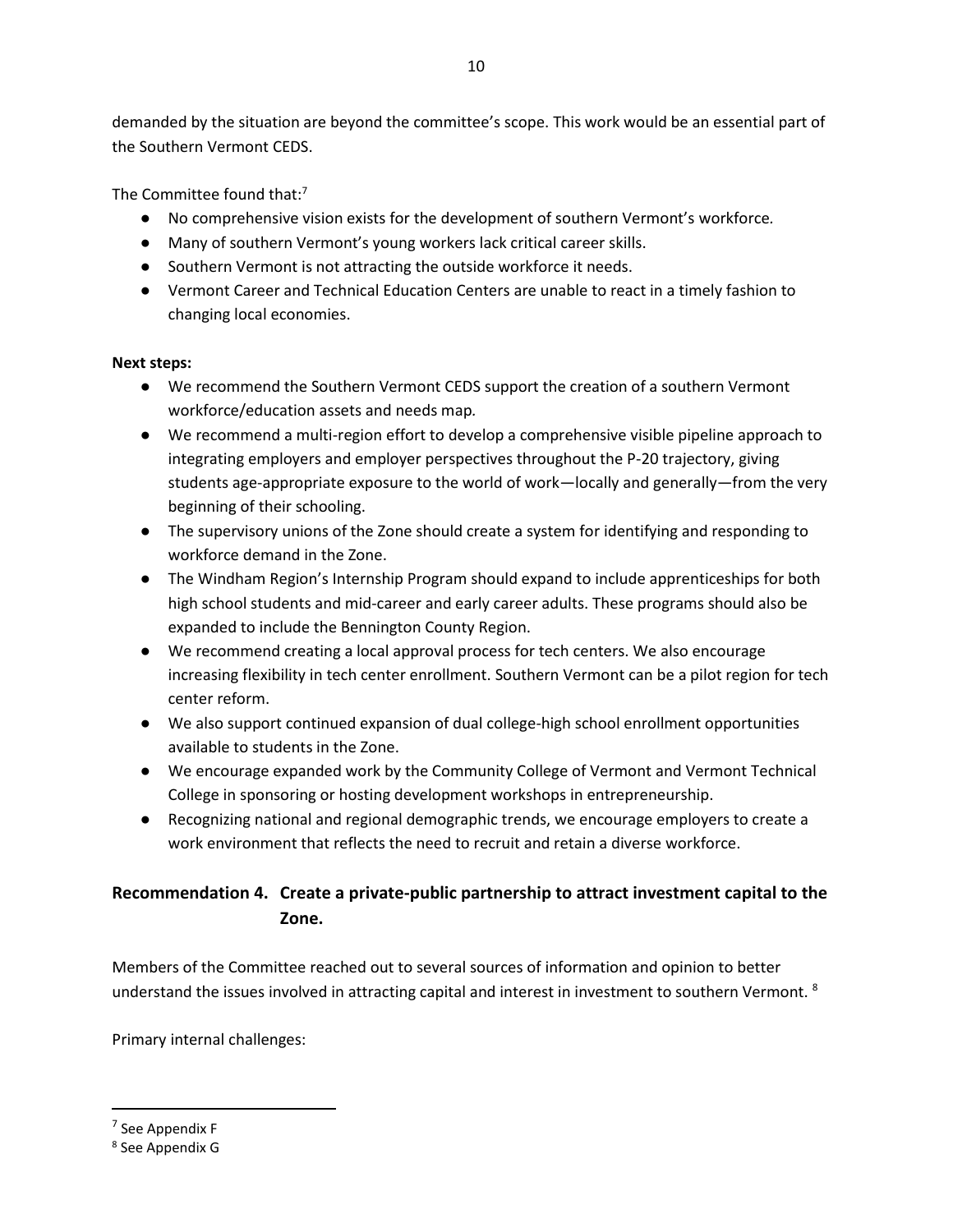- Southern Vermont has yet to put forward a strong value proposition or business case for competitive advantage. There is not yet a comprehensive vision, an implementation strategy, and/or benchmarks to measure results.
- We have few relationships with site selection companies.
- We have not yet undertaken a consistent, well-funded recruiting and marketing strategy, as proposed in the Southern Vermont Sustainable Recruitment and Marketing Project.

Primary external challenges:

- There are too few compelling reasons to think of southern Vermont, given the State's lackluster business reputation.
- Without a comprehensive marketing and recruiting strategy, our area is viewed as depressed: few job opportunities, limited growth potential, and "not much to do" for families, professionals, and young people.
- Outside investors often view southern Vermont as a monoculture, lacking diversity of people, culture(s), and opportunities.
- There is low scalability potential due to a modest and shrinking population size.

Capital is attracted to regions with a strong vision, and well-planned and executed initiatives. Much of the work to attract capital to the Zone falls to southern Vermont, but the state has the ability, and responsibility, to help here as well. The Committee has found that there is appetite in the region for investing both in companies to retain them, and in start-ups by investors who take the longer view of the investment.

There is also some potential for "municipal philanthropy," whereby charitable donations might be made to towns with significant debt loads (such as Brattleboro) to reduce town debt, lower taxes and help make the region more attractive.

The Committee believes a formal Southern Vermont Economic Development Alliance or Partnership could attract capital to the Zone if there is a clear commitment to long-term thinking of the total region. There should be one entity with a mutually shared vision and latitude in the tools and instruments used to identify and attain goals. The Southern Vermont CEDS can be an implementing tool for this effort.

This will require rethinking what we are and how we operate; creating a long range five or more year development strategy based on a private-public partnership with targets, benchmarks/scorecard and accountability.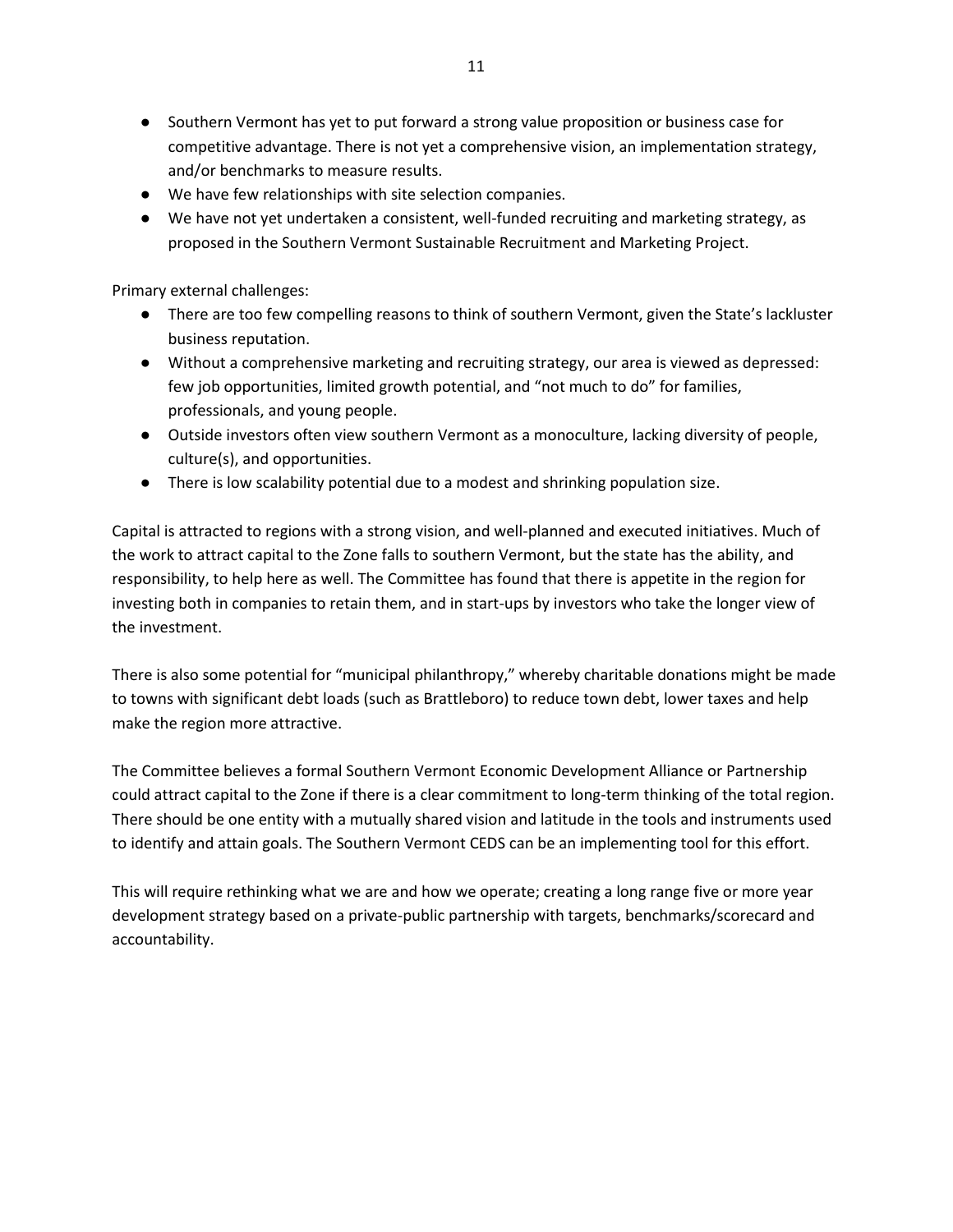#### **Next steps:**

- The Windham Regional Commission and Bennington County Regional Commission will continue to explore opportunities for collaboration and coordination on projects that will benefit southern Vermont as a whole. One example could be promoting transportation access to the Zone, such as the frequent Amtrak passenger rail service from Albany to New York City, which provides convenient travel for business people between southern Vermont and New York, and the proximity of the Zone to major airports in Albany, Hartford, CT, and Manchester, NH.
- Existing entities in the Zone should build and expand on the Southern Vermont Business Innovation Accelerator.
- The regions should encourage more collaborative co-working spaces and programs for entrepreneurs, students, and professionals, building on the model of the Lightning Jar, located in downtown Bennington.
- The regions should draw from the process of US regions that have established economic development alliances, focused entities working as private-public partnerships attracting investment capital to recruit and retain businesses, support entrepreneurship, and attract and retain young professionals and a diverse workforce and entrepreneurial base.
- The regions should explore relationships with area universities and research departments aligned with emerging industries, technologies, and markets, including those outside Vermont's borders.

# **Recommendation 5: Define the role of the Committee and/or other groups in continuing the work and its mission.**

This Report is being delivered to the Secretary of the Agency of Commerce and Community Development, the House Committee on Commerce and Community Development, and the Senate Committee on Economic Development, Housing and General Affairs.

#### **Next steps:**

- The Committee will expire on July 1, 2016. Prior to its expiration, the chair will be ready to assist in assembling representatives from Committee to testify before the legislature and to follow up on the Committee's recommendations with the public, the administration, the Agency of Commerce and Community Development and other state agencies.
- The Committee believes that the existing SeVEDS model is the appropriate process to establish a CEDS for the Zone. In order to apply for and successfully complete the Zone CEDS, the Committee recommends that its members from the Bennington region should convene a subgroup to assess potential leaders and points of contact to understand Bennington's interest and ability to partner with SeVEDS and other entities within the Zone to develop the Southern Vermont CEDS. The findings of this subgroup will be provided as an addendum to the Report before the expiration of the Committee on July 1, 2016.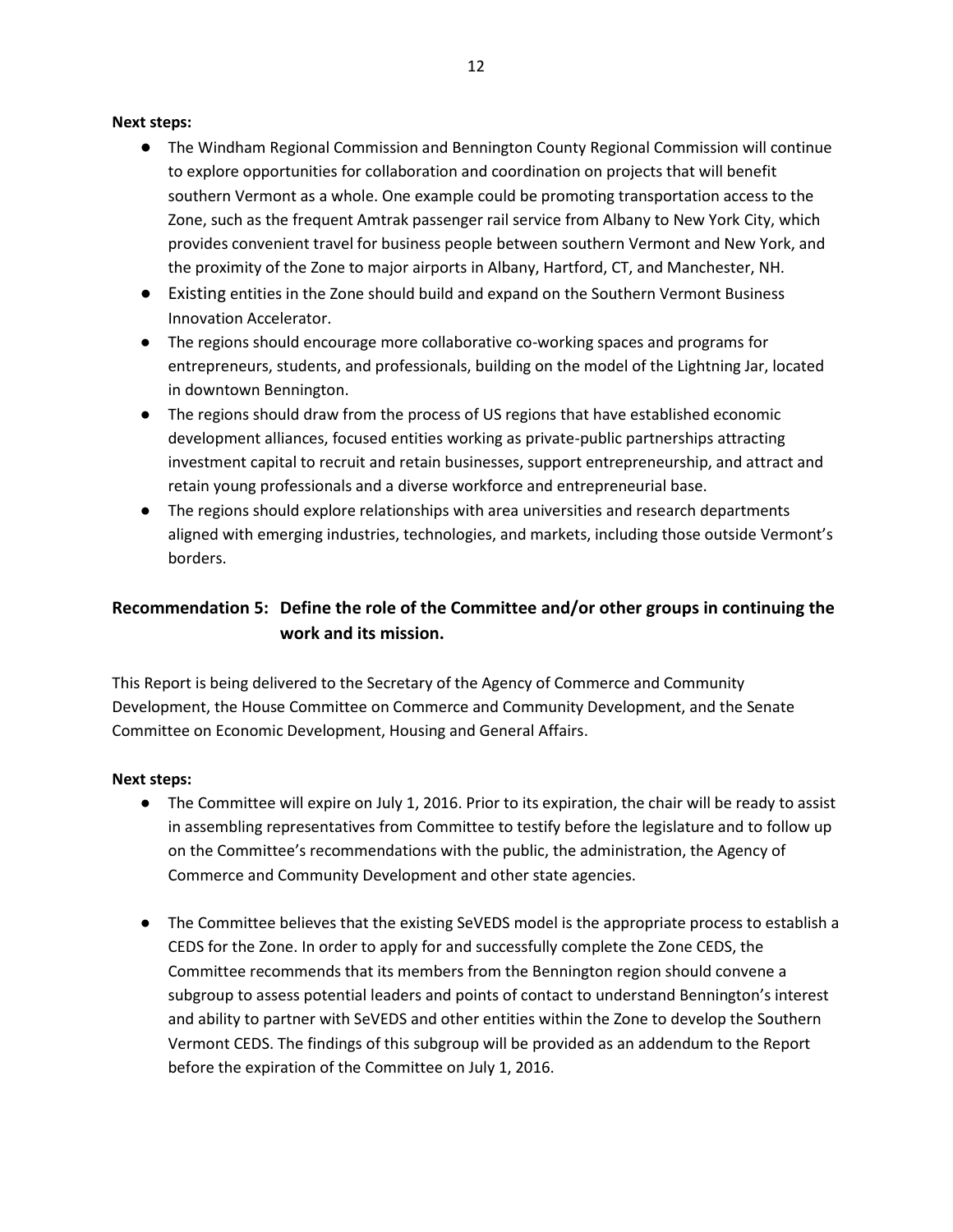#### **Appendix A: Comprehensive Economic Development Strategy (CEDS)**

In response to the purposes established by the statute for the Southern Vermont Economic Development Zone, our Committee has adopted as a core recommendation the development of a biregional Comprehensive Economic Development Strategy (CEDS) to build private-public partnerships and actions to improve the economy of southern Vermont. As described by the EDA:

A comprehensive economic development strategy (CEDS) is designed to bring together the public and private sectors in the creation of an economic roadmap to diversify and strengthen regional economies. The CEDS should analyze the regional economy and serve as a guide for establishing regional goals and objectives, developing and implementing a regional plan of action, and identifying investment priorities and funding sources.

While this Report recommends some new initiatives, we also recognize the usefulness of building upon the statutorily-defined structures, organizations, human resources, plans and strategies that already exist. One such existing economic development tool is the Windham Region CEDS, which was completed in 2013 under the guidance of the Southeastern Vermont Economic Development Strategies (SeVEDS) and the Brattleboro Development Credit Corporation. The Windham Region CEDS guides the economic policies, strategies, and actions of both the regional development corporation and regional planning commission. Since 2011, the Windham Region SeVEDS initiative has attracted over a million dollars in implementation and operational funding from local, state and federal government entities, as well as the Windham region private sector. Implementation of three major initiatives outlined in the Windham Region CEDS is underway: development of an integrated workforce center of excellence, a Green Building Cluster Study and the startup and operation of the Southern Vermont Business Innovation Accelerator.

The Windham Region CEDS was developed through direct engagement with the region's business community as well as the general public as a whole. Building the comprehensive strategy embodied in a CEDS was facilitated by the regional planning and development organizations, and is being led by a Strategy Committee which represents the main economic sectors of the region, and includes senior business leaders from those sectors as a majority of the Committee. The balance of the Committee includes public officials, community leaders, representatives from higher education, and private citizens. Clearly, expansion of the highly effective SeVEDS CEDS Strategy Committee is an example of the kind of public-private partnership envisioned for the entire Zone. The Windham Region CEDS is effective until 2019. The SeVEDS Committee has indicated a willingness to expand the Windham Region CEDS to encompass the entire Southern Vermont Zone area provided that Bennington County is willing and able to act regionally and to provide matching human and financial resources.

We know the two regions have much in common when it comes to the myriad economic, demographic, physical, social and cultural elements that inform the development of a CEDS, and the two regions have a track record of effective collaboration. For example, in 2012 a collaborative effort among the Windham Regional Commission, Brattleboro Development Credit Corporation, the Bennington County Regional Commission, and the Bennington County Development Corporation successfully competed for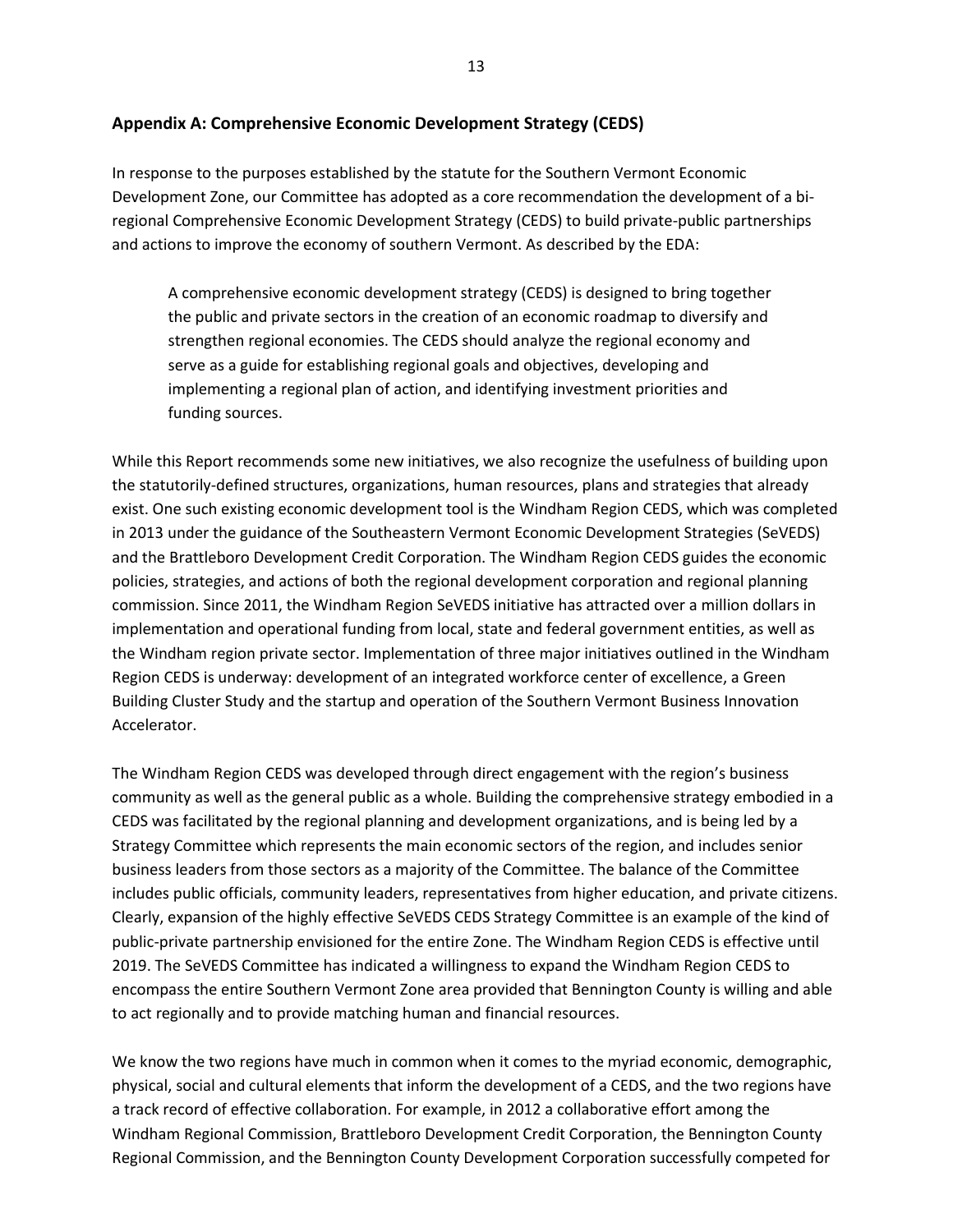a \$470,000 Disaster Recovery Grant to support working with individual businesses on recovery from Tropical Storm Irene, on village and downtown revitalization planning and on the creation of the Southern Vermont Sustainable Marketing Strategy for southern Vermont as a whole.

Creating a CEDS for the entire Zone would have the benefit of providing a mechanism to help coordinate the work of the chambers and other entities in the Zone, including, for example, the results of the justcompleted Northshire Economic Study and the several promotion and marketing efforts underway or planned. An additional potential benefit a CEDS for the Zone would be improving the competitive position of southern Vermont in its pursuit of resources from the EDA. The EDA is accustomed to working with regions that are comprised of multiple counties that may even transcend state boundaries. The development of a CEDS that covers all of southern Vermont should be viewed favorably by the agency.

We believe the Southeastern Vermont Economic Development Strategies effort (SeVEDS) provides a strong model for a public private organization. Founded by the Regional Development Corporation, Regional Planning Commission, municipalities and CEOs in the Windham Region in 2011, this organization is responsible for the regional thinking, planning, acting, and fundraising that is ongoing in the Windham Region. We recommend that the two Regional Development Corporations and two Regional Planning Commissions work together with SeVEDS and interested parties in Bennington County to create a Comprehensive Economic Development Strategy (CEDS) for southern Vermont. The Committee recommends that the State of Vermont should provide a \$50,000 grant to the Bennington region so that Bennington can develop capacity and do groundwork necessary for the successful completion of a southern Vermont CEDS.

#### **Appendix B: Telecommunications**

 $\overline{\phantom{a}}$ 

Over the past five years, over \$175 million in federal funding has been and is being spent to improve internet service in Vermont.<sup>9</sup> As the Windham Region CEDS states, *"looking around the Windham region today, it is clear that the telecommunication landscape is forever changed. For the first time in our state's history, we occupy the enviable position of being ahead of the curve in deploying both robust and comprehensive capacity. Connectivity, particularly in concert with other quality of place factors, may prove to be a defining competitive advantage. However, strategies for leveraging this advantage are not fully formed."* The same conclusion would apply to the Bennington Region.

The legislature has set out an ambitious goal: to achieve universal symmetrical (that is, same speed up and down) 1,000 Mbps (1 gigabit) broadband service by 2024. It is generally agreed that reaching that goal will give a huge boost to Vermont's economic development efforts. It is also generally agreed that it

<sup>&</sup>lt;sup>9</sup> VTel received a \$81.7 million broadband stimulus grant to build a state-wide wireless broadband system called WOW. A federally-guaranteed loan of \$35 million enabled VTel to complete high speed fiber availability to its telephone customers in 14 towns in southern Vermont. With \$33 million in federal funding and \$2 million from the State of Vermont, Sovernet has built a 733-mile fiber optic "middle mile" network (Vermont FiberConnect) that connects to more than 340 "community anchor institutions" (schools, libraries, municipal buildings and the like). Fairpoint has announced it will be receiving \$53 million in federal support over 6 years to expand broadband in Vermont.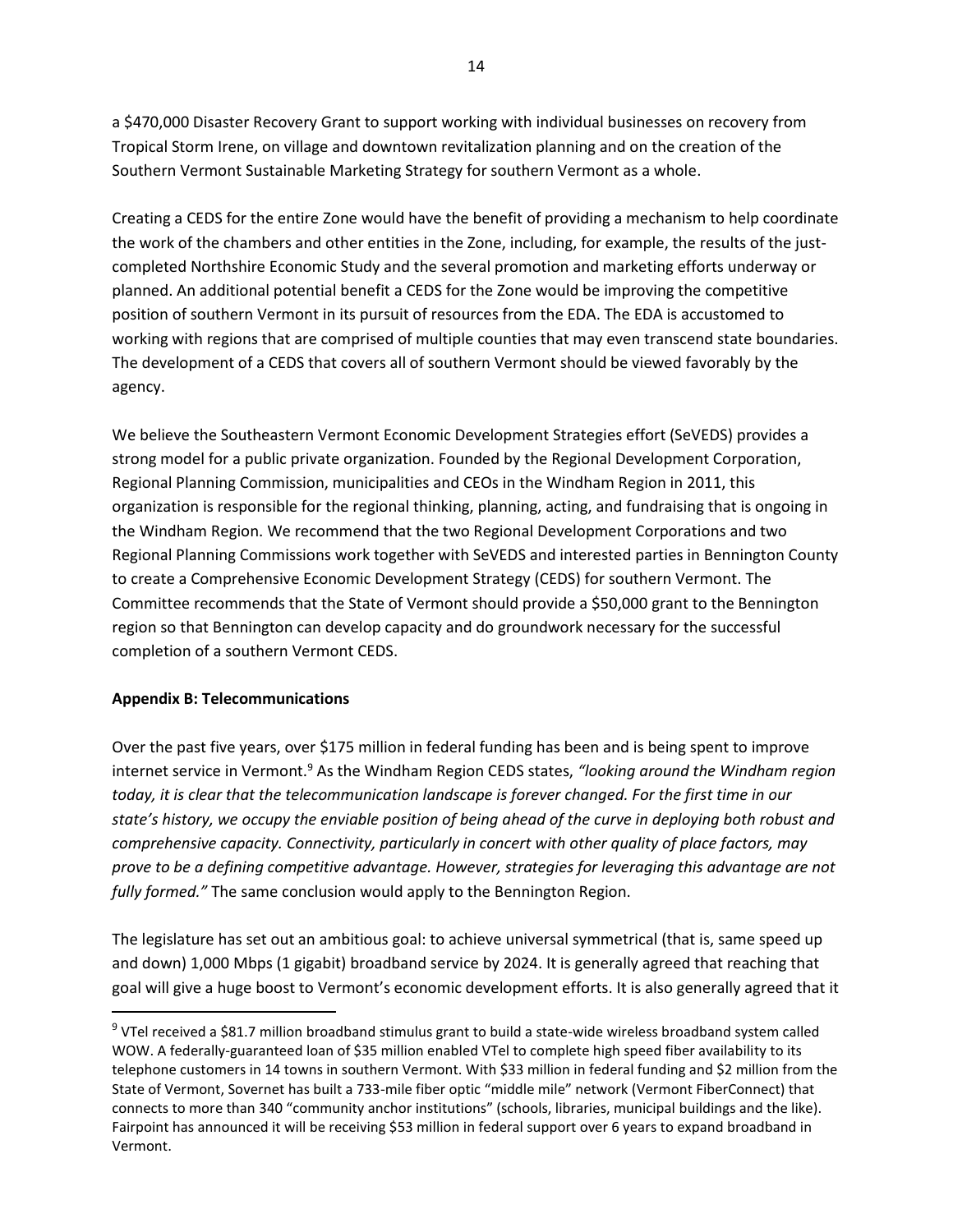will require bringing fiber optic broadband the so-called "last mile" to every Vermont address. The middle mile network of Vermont FiberConnect can play an important part in that work. And the VTel wireless WOW system, while impacted by line of sight issues, can also be part of the solution. But, as the Windham Region CEDS notes, *strategies for leveraging this advantage are not fully formed.*

The cost of such an effort is estimated by the Department of Public Service to be around \$1 billion, but the 2014 Vermont Telecommunications Plan is silent on the subject of strategies and plans to accomplish the financing.

Universal cell phone service is another important part of economic development policy. Cell coverage in the Zone is inadequate, and there is a lack of accurate information about the exact extent of the deficiencies.

The Department of Public Service should make every effort to articulate a plan to fund the cost of achieving the 2024 goal of fiber to every address, giving consideration to the role of private enterprise, municipalities, investors and State institutions, including VEDA and the Municipal Bond Bank. The Department of Public Service should expand the mobile device mapping program initiated by the Vermont Telecommunications Authority to present a more accurate picture of cell phone coverage.

#### **Appendix C: Housing**

A healthy economy requires a sufficient supply of housing. For the Southern Vermont Zone to retain and attract businesses and workers there must be an ample supply and a wide variety of housing types for people of all incomes. Communities benefit when employees are able to live close to their workplace, young adults can afford to buy or rent where they want to live, and elderly residents are able to remain in the community where they have family, friends, and history.

Southern Vermont's housing situation faces some particular challenges. Approximately a third of the housing stock in the region is characterized as "seasonal housing" which translates to second homes, and nearly another one-third of the region's housing stock was constructed prior to 1940. The region has seen significant losses of multi-family residences, and the gains seen in other multi-unit categories have mostly occurred in resort areas.

While single-family homes may continue to be the preferred type of housing in the region, we need to provide a mix of housing options. There is no "one size fits all" in housing. Some will seek open spaces for agriculture and outdoor recreation. Younger populations will be attracted to housing that is in the center of social and employment opportunities, including quality rental housing. Older people may want to retain their connections to communities, friends and families, or be in locations with easy access to community facilities, shopping and health care.

For the young and older populations, the region's villages and downtown centers can provide many preferred amenities, especially through housing development located in proximity to employment and transportation, ideally being located in denser settlement areas. More opportunities for ownership and quality rental housing in downtown centers would be welcome and could help add to the diversity of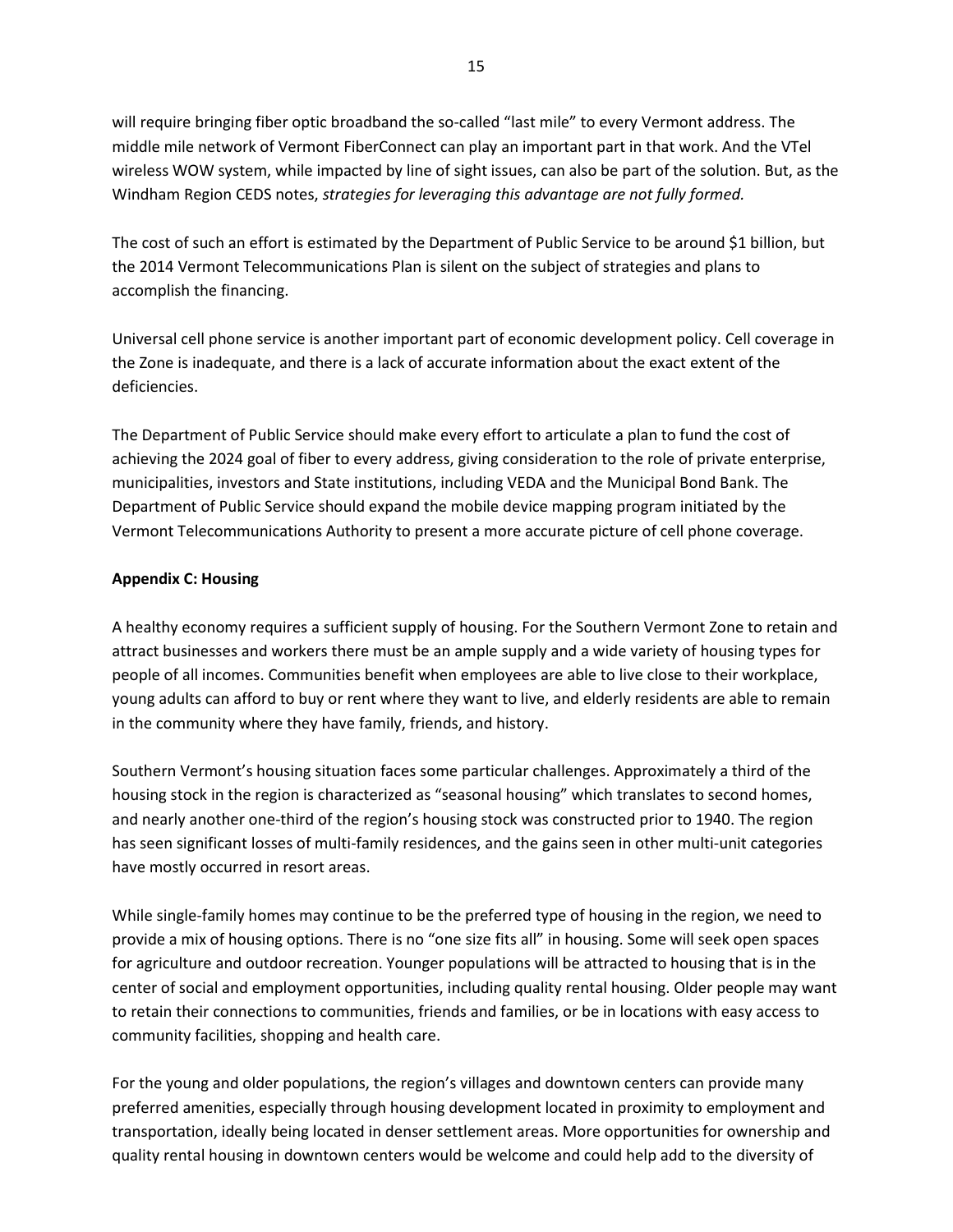housing options. However, barriers to this type of development do exist in the form of high costs for bringing older buildings up to modern accessibility codes as well as a lack of public infrastructure in the region's villages.

One way to bring down per unit construction costs is to increase housing density, thus enabling the kinds of compact village centers and downtowns that are a historic tradition in Vermont. A major barrier to this type of development is the availability of public sewer and water infrastructure.

### **Appendix D: Industry Clusters**

Clusters are geographic concentrations of industries and associated institutions, consisting of companies, suppliers, and service providers, as well as government agencies and other institutions that produce similar products, and also provide specialized training and education, information, research, and technical support. They can be for-profit firms or not-for profit institutions. In the simplest definition, a cluster is a regional concentration of related industries in a particular location.

As described in *Cluster Mapping*, a project of the EDA and the Harvard Business School, "Clusters enhance productivity and spur innovation by bringing together technology, information, specialized talent, competing companies, academic institution, and other organizations. Close proximity, and the accompanying tight linkages, yield better market insights, more refined researches agendas, larger pools of specialized talent, and faster deployment of new knowledge. "Clusters exist where the economic activities in a set of related industries in a given location reach critical mass."

The Windham Regional CEDS identified several potential Clusters in southeastern Vermont, based on the assets in place in the region. Significant work is underway to refine the opportunities and focus resources in those clusters. Establishing a CEDS for the entire Zone will expand the identification and support of clusters into the Bennington region as well.

#### **Appendix E: Arts and Culture**

Defining arts and culture in its broadest sense and as a single and seamless industry sector, the arts and culture for-profit businesses and non-profit activities in southern Vermont contribute significantly to the unique lifestyle of the region and to its economic health and vitality. Whether as artists and artisans working independently or groups operating together in the performing arts of music, dance and theater, they add high aesthetic and monetary value to southern Vermont, including as attractions for weekend visitors, vacationers and potential homebuyers. For those who choose to live and work away from big city life, Vermont connotes quality, integrity, respect for the environment and a sound sense of place, and arts and culture are an important part of that picture. Furthermore, surveys indicate that entertainment options are significant to the retention and recruitment of working-age people.

The arts and culture sector of Windham county and its economy is large and diverse, with over 1000 individual artists, artisans and performers who make some or all of their living in the arts, crafts and performance arts. In the Cotton Mill, Brattleboro has an active incubator for young businesses and it has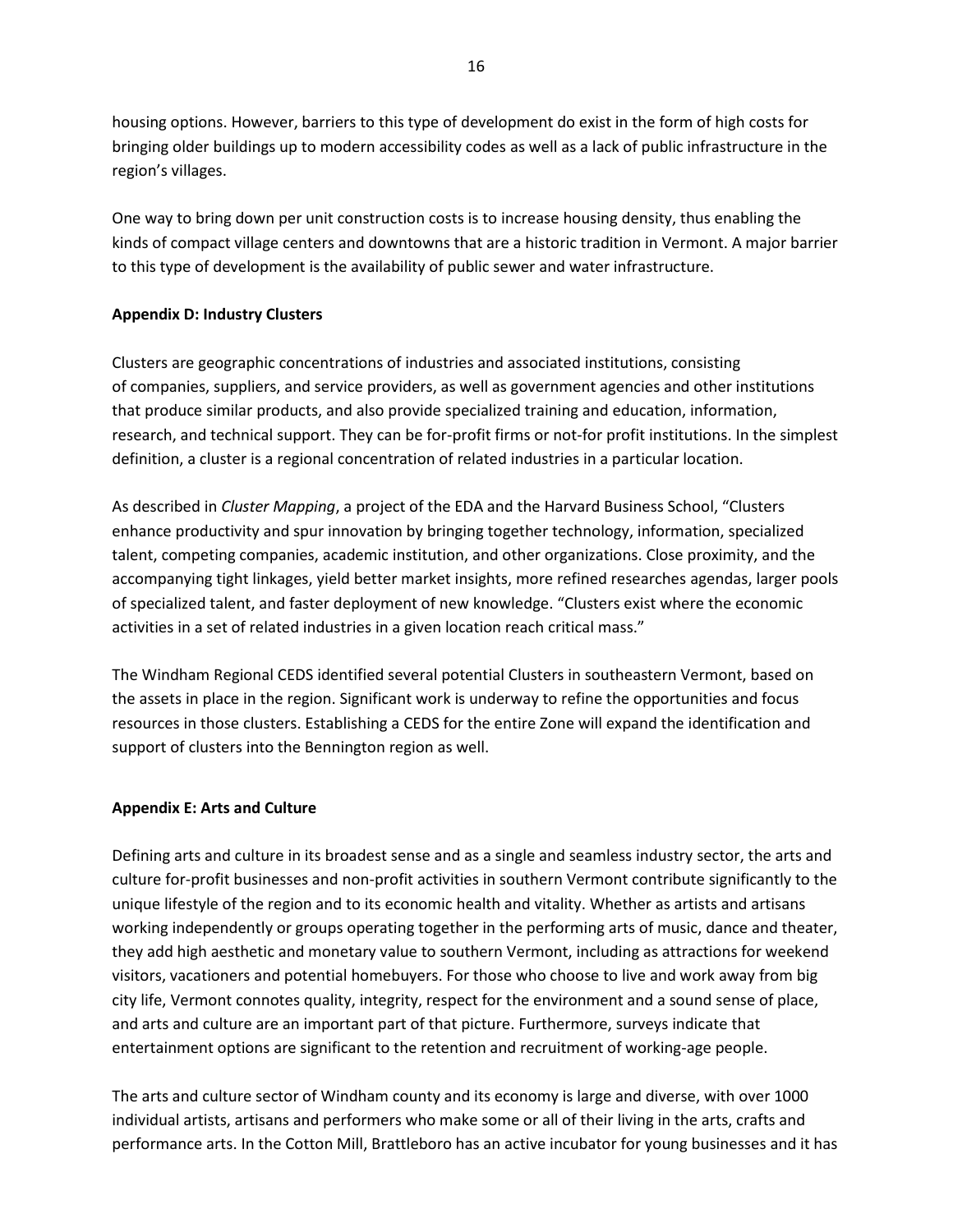been the start of several successful arts business ventures. In 2010 Windham County embraced 80 nonprofit organizations, 40 historical societies, libraries and museums, and some 100 for-profit galleries, sellers of art supplies and other professional and media services directly involved with the arts. It has been estimated that together the non-profit and business efforts in the county have a direct wealth producing product of over \$35 million. Brattleboro has a Town Arts Committee that is well linked with Town government and in 2012, focused on its rich art endeavors, Brattleboro was designated as 'One of America's 20 Best Small Towns' by Smithsonian magazine.

In Bennington County the arts and culture community is healthy and vibrant, but not as well organized as in Windham. There are no town arts committees as such and no mechanism similar to the Arts Council of Windham County. Visitors and homeowners are able to choose from a rich menu of arts, culture and literary options, particularly in the summer, including the Bennington Museum, the Vermont Arts Exchange, Old Castle Theatre, Sage City Symphony, the Dorset Theater Festival, the Weston Playhouse Theatre Company, multiple crafts festivals, and frequent events at Bennington College, the Northshire Bookstore and the Manchester Community Library throughout the year. However, as yet no inventory has been made of the arts and culture assets, both for-profit and non-profit.

Southern Vermont has myriad arts and culture activities and entertainments. From pottery and ceramics, glass-blowing and stained glass, photography and film, cabinet makers and wood workers, artists in oils and other media, instrument makers and repairers, authors and poets to the many involved in the performing arts of theater, music – classical to folk – dance, opera and circus, all participate in creative pursuits that provide enjoyment, jobs and economic income. In addition, through the professional and other services they use, the restaurants, shops and hotels and other accommodations, the arts and culture sector indirectly provides much assistance to other sectors.

However, the challenges facing the community are many. By their very nature, many are independent of each other and do not see the strength they will develop by acting together.

There is much to be said for the establishment, where appropriate, of town arts committees following the example of Brattleboro. Such committees would raise the profile and value of arts and culture to their respective town governments, and could serve as the agents to compile local inventories of arts and culture assets. Town and regional plans should include an arts and cultural section, and the CEDS should address this subject.

Additionally, a substantial number of individuals and many of the organizations and businesses in the arts and culture sector often lack the business experience and expertise to reap the highest return on investment for themselves and their community. There is a need for training, mentoring and business education and support services specifically geared to bring positive returns. This effort should be part of our workforce development programs.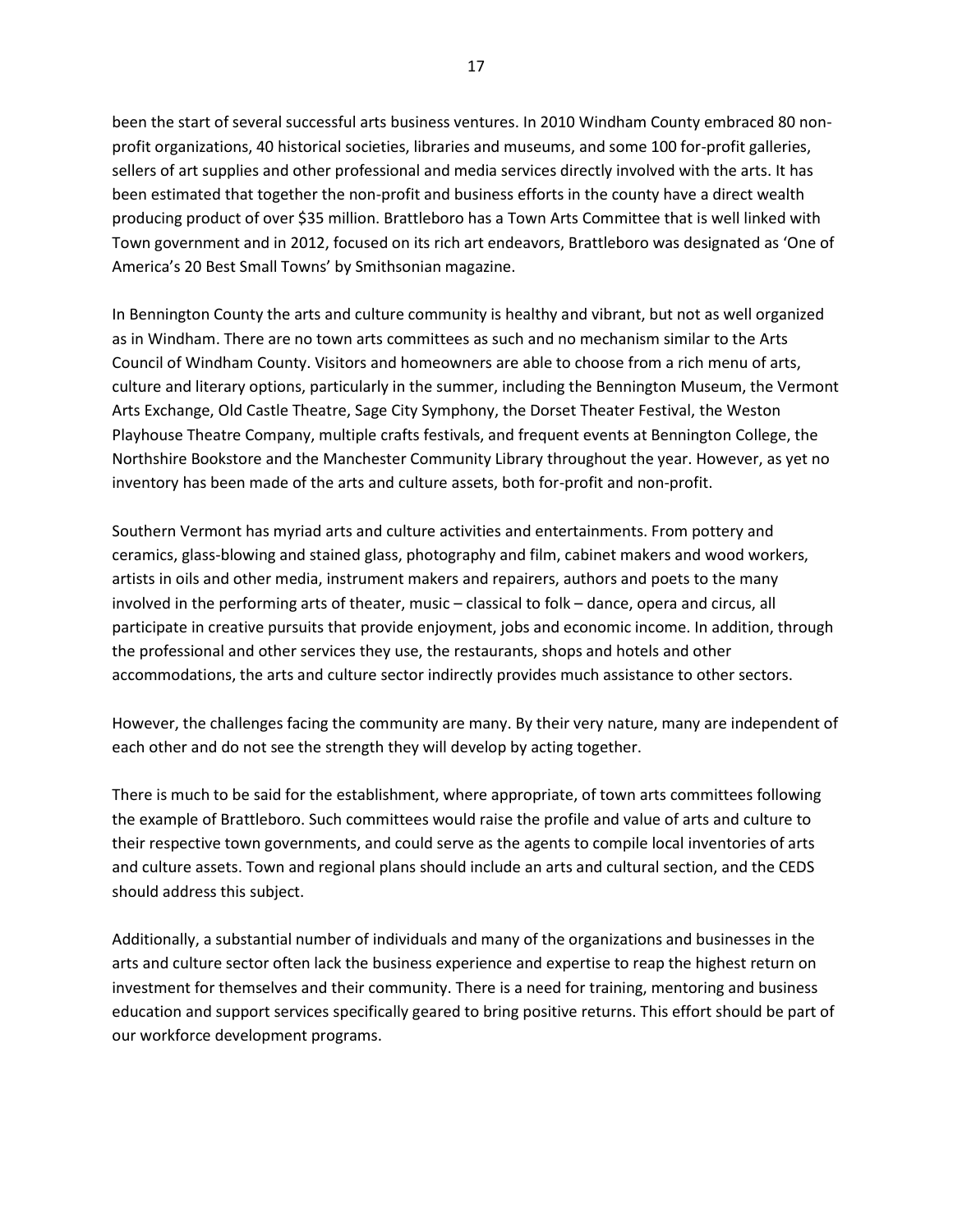#### **Appendix F: Workforce Development and Education**

The Committee found that:

l

- No comprehensive vision exists for the development of southern Vermont's workforce*.* There are many hardworking individuals and organizations in southern Vermont striving to address the region's broad workforce concerns, but their efforts suffer from a lack of coordination in resources and services between and within the two counties. We also need to understand what workforce training Vermonters may be seeking and obtaining in the adjoining states of Massachusetts, New Hampshire and New York.
- Many of southern Vermont's young workers lack critical career skills. Employers in Bennington and Windham Counties report that they find it difficult to fill open positions, citing applicants who come to them lacking core skills including ability to communicate well in speech and writing, reading for information, personal initiative and dependability, personal appearance, problem solving, customer service, and technical aptitude. These are large categories of learning which must be taught over the course of students' time in school and likely extend into postschooling careers.
- Southern Vermont is not attracting the outside workforce it needs. The region's employers also have trouble attracting and retaining qualified candidates from outside the two counties. Barriers to those who might wish to move to southern Vermont include scarcity of attainable housing (including quality rental housing), perceived lack of employment opportunities for would-be workers' spouses, and lack of information about living and working in the region available online. In the Windham Region, there is evidence that employers are utilizing hiring services based in New Hampshire rather than in Vermont.
- Vermont Career and Technical Education Centers are unable to react in a timely fashion to changing local economies. The 17 Vermont Career and Technical Education Centers, including centers in Bennington and Brattleboro, serve high school students and adults in their respective regions. The tech centers, generally speaking, are slow to adapt to the changing local economies across the state due to a burdensome Agency of Education approval process regarding modifying or introducing new curricula.<sup>10</sup> While there is more flexibility on the adult side, populating and sustaining those programs has proved to be difficult. The high school population offers a higher probability of success in developing a future workforce, but the regulations are more difficult and time consuming regarding new or modified curriculum at that level. This has created a negative incentive for tech centers to react to local workforce needs. Additionally,

<sup>&</sup>lt;sup>10</sup> For example, the Bennington Technical and Career Center's building trades class constructs wooden sheds for Habitat for Humanity homes. Vermont Timber Frames, a growing local business in Bennington, offered to show the students how to timber frame some of the sheds, with the idea that this would contribute to the local workforce strategy. Six months later, the modification to the curriculum is still ensnarled in the state approval process.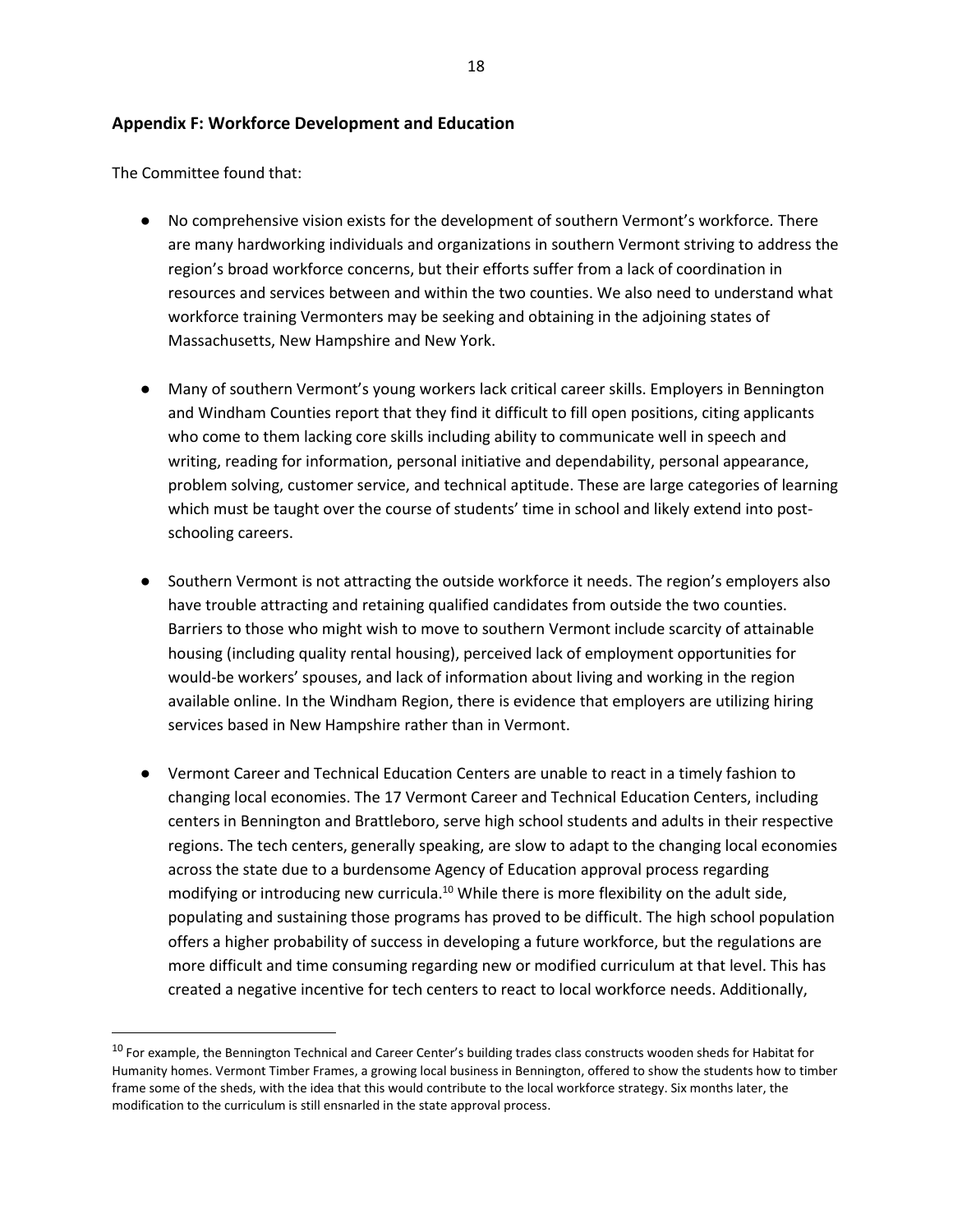high school students are currently unable to move easily (or at all) between educational opportunities in the tech centers and educational opportunities in local high schools and other school environments. We recommend significant tech center reform so that communities can maximize this important resource. Southern Vermont can be a pilot region for tech center reform.

Workforce development is more than education. We need to ensure that employees in southern Vermont are able to build sustainable livelihoods in the region. In order to advance a culture of livable wages, we recommend collecting information on the benefits that increasing compensation can bring to individual companies and the regional economy, as well as comparative data on how the Zone fares compared to its surrounding area. One first step might be to seek out trade groups, educational institutions, and state-sponsored forums to discuss raising wages with southern Vermont businesses.

- As a first step, we recommend the Zone CEDS support the creation of a southern Vermont workforce/education assets and needs map*..* Comprehensively survey the Southern Vermont Economic Development Zone and map all existing organizations, programs, and assets that can be utilized to develop the workforce. Also identify what resources the workforce and employees are utilizing outside of Vermont, and any significant gaps that remain. Make this map available to those working to develop the region's economy, to serve coordination of strategic planning and program provision as well as pooling of resources.
- We see a need to increase work awareness into the school systems of the two counties. Research shows that many students who drop out of high school have already begun their movement toward this path in middle school. Southern Vermont should explore early interventions to retain students and expand the academic and career possibilities they can see for themselves. Building off of the emerging work in the Windham Region with their four middle and high school programs as well as some existing programs in the Bennington Region, we recommend a multi-region effort to develop a comprehensive visible pipeline approach to integrating employers and employer perspectives throughout the P-20 trajectory, giving students age-appropriate exposure to the world of work—locally and generally—from the very beginning of their schooling. Southern Vermont could be a leader in this approach.
- We believe there is valuable work to be done to strengthen the relationship between employers and schools. The supervisory unions of the Zone should create a system for identifying and responding to workforce demand in the Zone. This could take the form of a regional convening of education and business representatives to discuss need and opportunities in the workforce.
- We recommend expansion of the Windham Region's Internship Program to include apprenticeships for both high school students and mid-career and adult. These programs should also be expanded to include the Bennington County Region.
- We recommend creating a local approval process for tech centers. Simplify the process by which tech centers may change and add to their curricula to allow for new private-public partnerships in workforce training, especially at the high school level. We also encourage increasing flexibility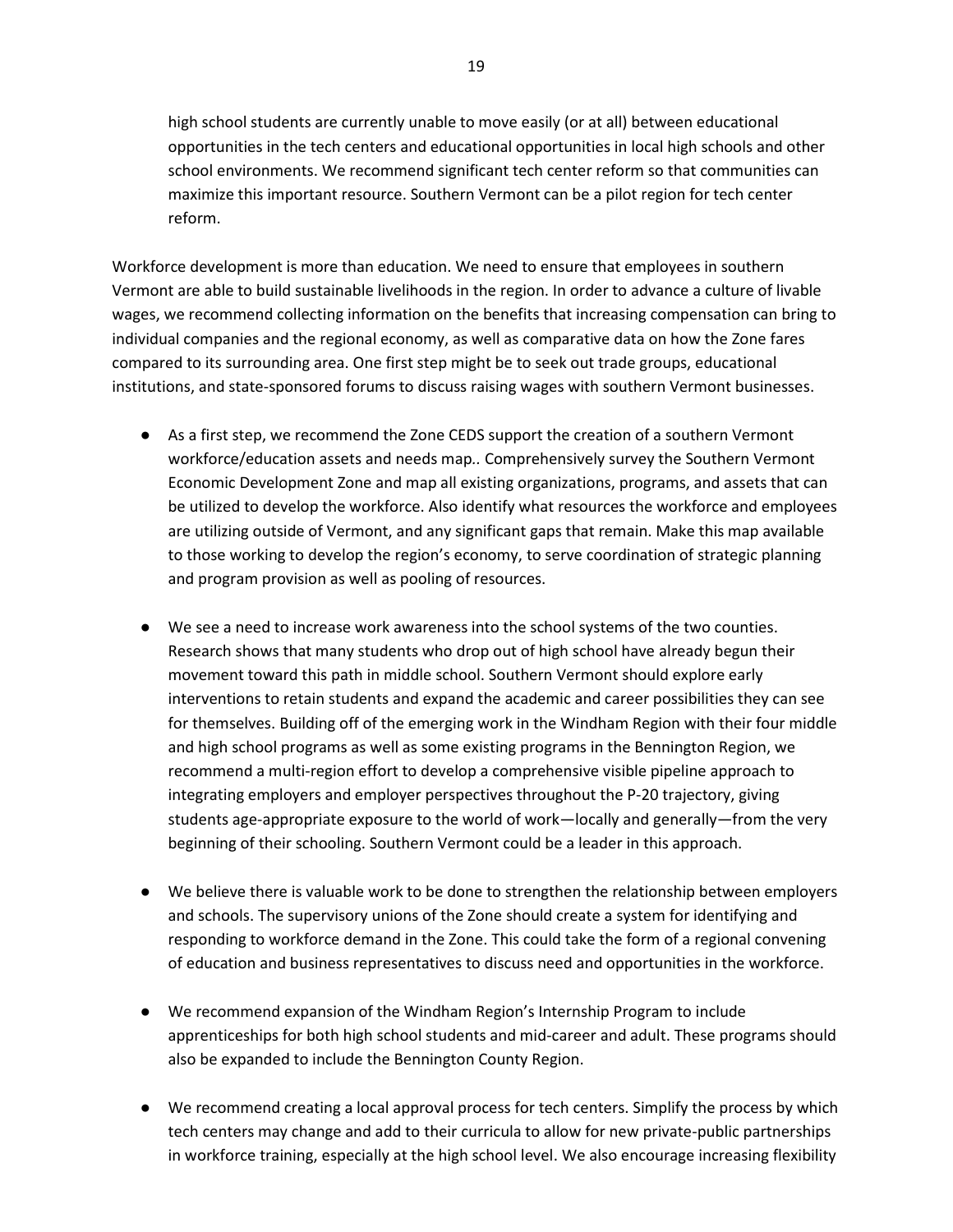in tech center enrollment. Training in valuable technical skills should not be a resource limited to only those students who transfer out of high school and into Career and Technical Education Centers. The Committee would propose that the state of Vermont reevaluate the tracking system which currently structures technical education, and examine options for making tech centers a resource to be drawn on concurrently with students' high school education.

- We also support continued expansion of dual college-high school enrollment opportunities available to students in the Zone. This will allow for a broader scope of educational opportunity for high school students, give them better ideas of what college can be like and how they might fit into a postsecondary environment, and allow them to get head starts on their prospective college careers.
- Enhancing entrepreneurship is also part of workforce development. We encourage expanded work by the Community College of Vermont and Vermont Technical College in sponsoring or hosting development workshops in entrepreneurship.
- Recognizing national and regional demographic trends, we encourage employers to create a work environment that reflects the need to recruit and retain a diverse workforce.

# **Appendix G: Encouraging More Capital Investment in Southern Vermont**

Members of the Committee reached out to several sources of information and opinion to better understand the issues involved in attracting capital and interest in investment to Southern Vermont. We summarize our findings as follows:

First, there are internal challenges: There is not yet a comprehensive, compelling vision, an implementation strategy, and/or benchmarks to measure results. Southern Vermont has yet to be known for a strong value proposition/unique sales proposition/competitive advantage. We have few relationships with site selection companies, and as noted elsewhere in this Report, although there are many good first steps, we have not yet undertaken a consistent, well-funded recruiting and marketing strategy.

Other issues include the costs and availability of adequate housing, and a perceived lack of value for taxes, the lack of an investor base and reason to invest, workforce reputation, connectivity, and transportation (in the western portion of the Zone). Too often, there have been demands for "quick fixes" and proposed academic versus business-based solutions**.**

The external challenges start with the problem that there are too few compelling reasons to think of southern Vermont, given the State's lackluster business reputation. Without a comprehensive marketing and recruiting strategy, our area is viewed as depressed: few job opportunities, limited growth potential, and "not much to do" for families, professionals, and young people. Outside investors often view southern Vermont as a monoculture; "miles of nothing stashed in between a few ski resorts," lacking diversity of people, culture(s), and opportunities. And there is low scalability potential due to modest and shrinking population size (Vermont's entire population is less than one county in many states).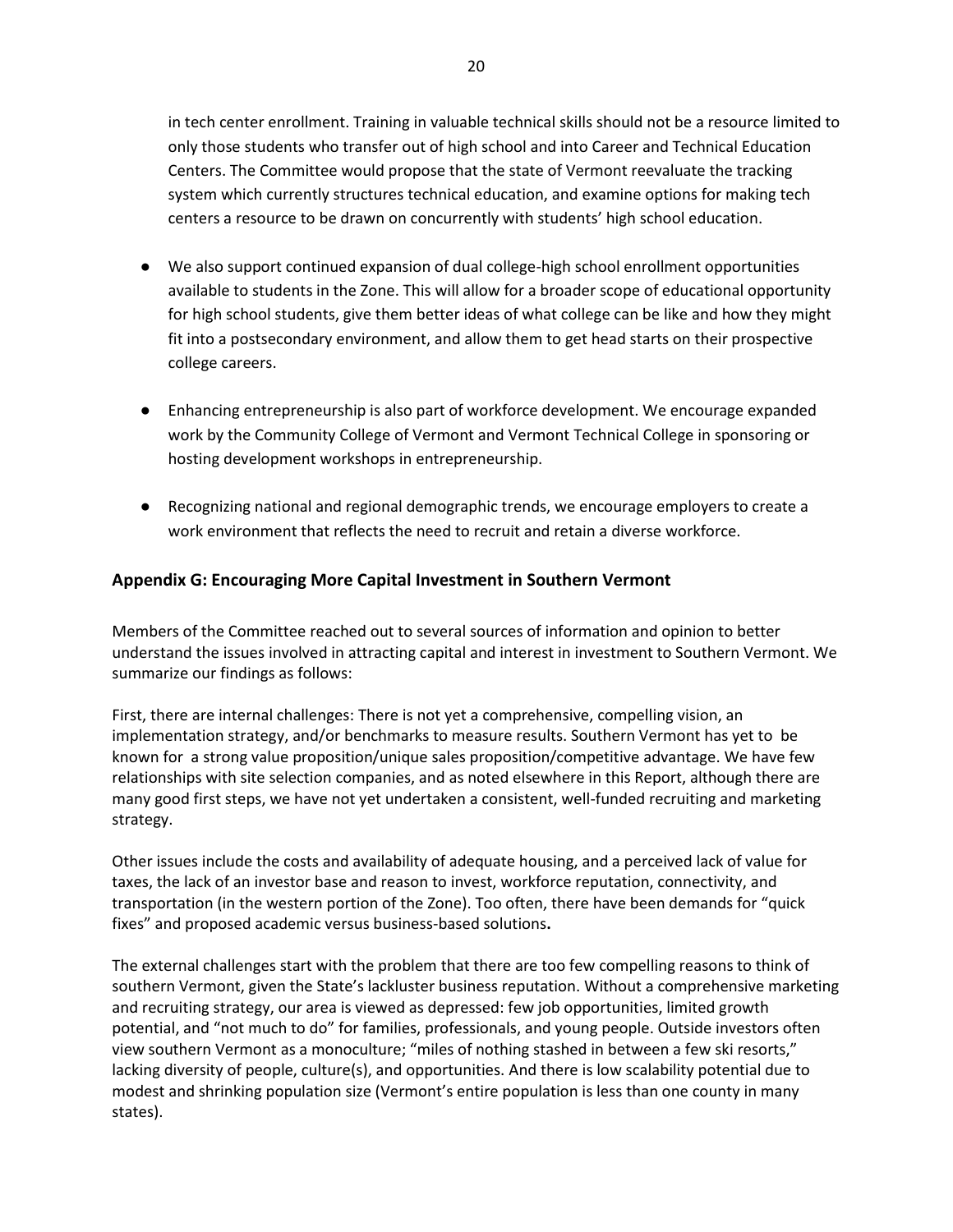The Committee has found that there is some appetite in the region for investing in companies to retain them and in start-ups by investors who take the longer view of the investment (e.g., Eastern New York Angels, Fresh Tracks Capital) if government administration were limited and the investments were as Reg D or private placements, avoiding need for SEC registration.<sup>11</sup> Local banks will need applications for specific projects; a limited number of other investors will look at broader opportunities. In all cases it depends on a rigorous plan.

There is also some potential for "municipal philanthropy," whereby charitable donations might be made to towns with significant debt loads (including Brattleboro) to reduce town debt, lower taxes and help make the region more attractive.

The basic question is whether a formal Southern Vermont Economic Development Alliance or Partnership would attract capital to the Zone. The Committee believes the chances are good if, but only if there's a commitment to seeing the glass as half-full by thinking of the total region and thinking longterm. There should be one entity with a mutually shared vision and latitude in the tools and instruments used to identify and attain goals.

It will require rethinking what we are and how we operate; creating a long range five or more year development strategy with targets, benchmarks/scorecard and accountability. It has to be an initiative that private sector resources buy into and help fund, impeccably packaging the region's assets, and focusing on markets and opportunities.

# **Appendix H: Legislative Mandate and Zone Membership**

 $\overline{\phantom{a}}$ 

The law establishing the Zone states that *"the General Assembly does not intend that the Zone in current or future years will be a recipient of General Fund appropriations. Rather, the intent of the Zone is to coordinate targeted investment through public-private partnerships from other funding sources if available and to facilitate economic growth through regional cooperation".* Recognizing this restriction, the Committee believes the recommendations for \$50,000 to accelerate the creation of a Comprehensive Economic Development Strategy for the Zone and \$75,000 to match an equal amount of private support to implement the Sustainable Recruitment and Marketing Program are appropriate candidates for support from the Vermont Enterprise Fund.

The Southern Vermont Economic Development Zone Committee is charged with *assisting "the General Assembly, the Governor, and partners within the Zone in establishing a replicable framework for regional cooperation by and between public sector and private sector partners concerning economic development initiatives; workforce training, retention and recruitment; and sustainable business investment".*

The Committee was not provided with funding; the public members served without compensation or reimbursement of expenses.

 $11$  We understand that the Securities Division of the VT Department of Financial Regulation is working on more flexible regulations to allow Vermont's citizens to invest in Vermont companies; that will help.